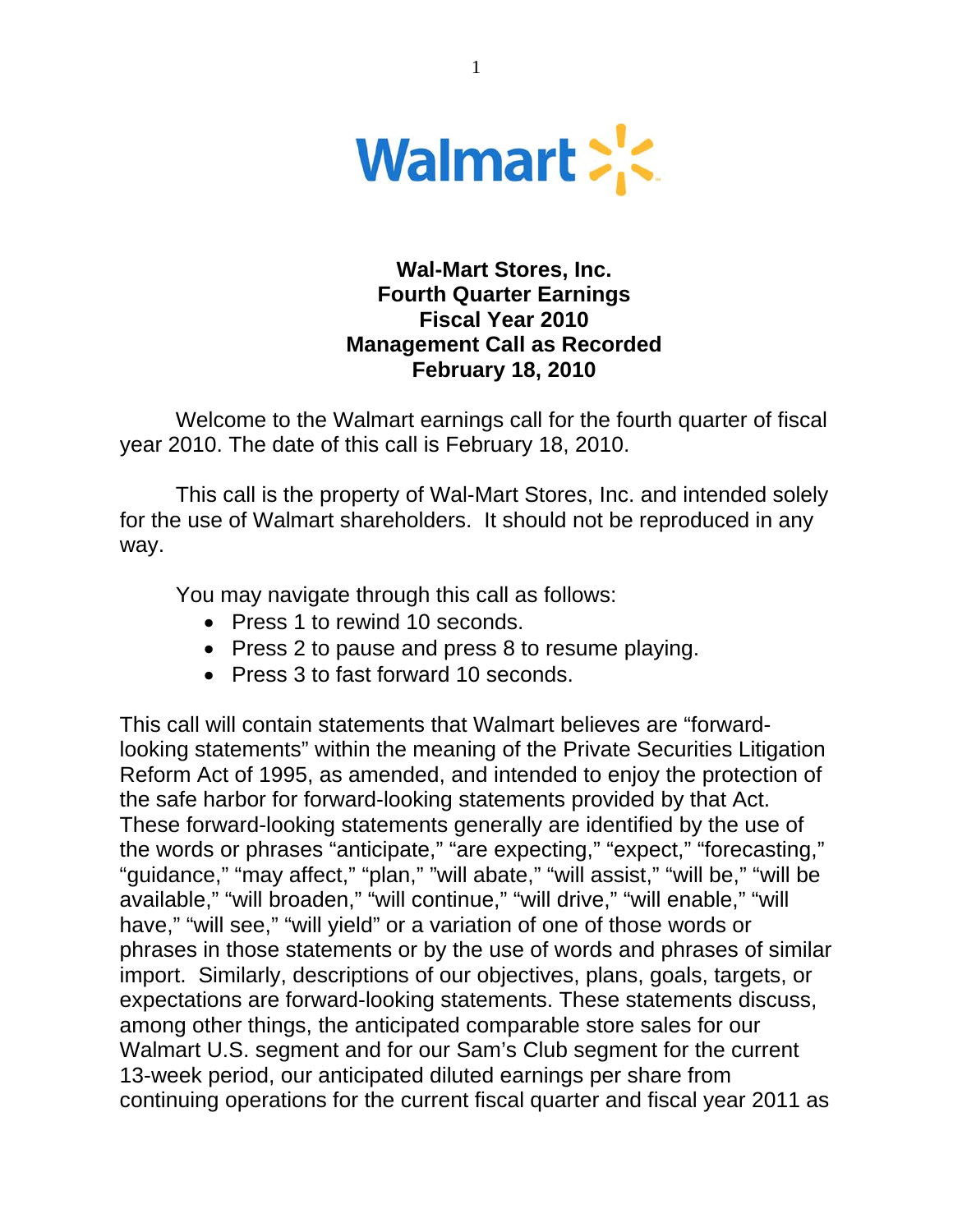a whole, that such guidance is based on the assumption that currency exchange rates will remain constant at current levels, our anticipated tax rate for fiscal year 2011, the possibility of quarterly fluctuations in that tax rate and the factors that will affect that tax rate, the amount of the company's expected capital expenditures for fiscal year 2011, continued strong growth from Walmart's International segment, especially in Brazil and China, the streamlined structure at Walmart U.S. enabling Walmart to grow in new markets, leverage scale and offer new opportunities to associates, Walmart's new global sourcing team enabling Walmart to leverage the scale of its global merchandising organization, reducing costs and driving quality throughout its supply chain, the integration of Walmart's dotcom organization with its stores broadening the reach of the Walmart brand, some of the organizational changes at Walmart yielding immediate results, sales in the first quarter of fiscal year 2011 being difficult, sales improving as fiscal year 2011 progresses, Walmart continuing to make a difference in communities around the world, Walmart continuing to take a leadership role on sustainability, growth, leverage and returns continuing to be focal points for Walmart, Walmart not anticipating any significant year-over-year cost increases for its financial systems, the continued target for Walmart's debt to capitalization ratio, our Walmart U.S. segment's stores having certain television models available by April 2011, global sourcing being the anchor for cost of goods sold and margin and giving our Walmart U.S. segment a competitive advantage to reduce prices, our Walmart U.S. segment's expectation for the completion of certain store remodels, health care not being expected to be a large expense headwind for our Walmart U.S. segment in fiscal year 2011, food deflation pressures abating beginning in the first half (or the second quarter) of fiscal year 2011, the Walmart U.S. segment continuing to leverage the strength of its brand and price leadership position, the Global Merchandise Centers driving efficiencies in certain categories, the core of our Walmart U.S. segment's strategy being to increase direct sourcing for Walmart's private brands, our Walmart U.S. segment's plan to allow customers to experience the Walmart brand wherever and whenever they want, EDLP being expanded across all merchandise categories at The Seiyu, Ltd., our Sam's Club segment having a continuous focus on expense leverage, our Sam's Club segment continuing to look for innovative ways to drive traffic, membership renewals and upgrades, our Sam's Club segment continuing to increase the pace of its remodels, the expectation that deflation will be seen in many categories and markets where Walmart operates and that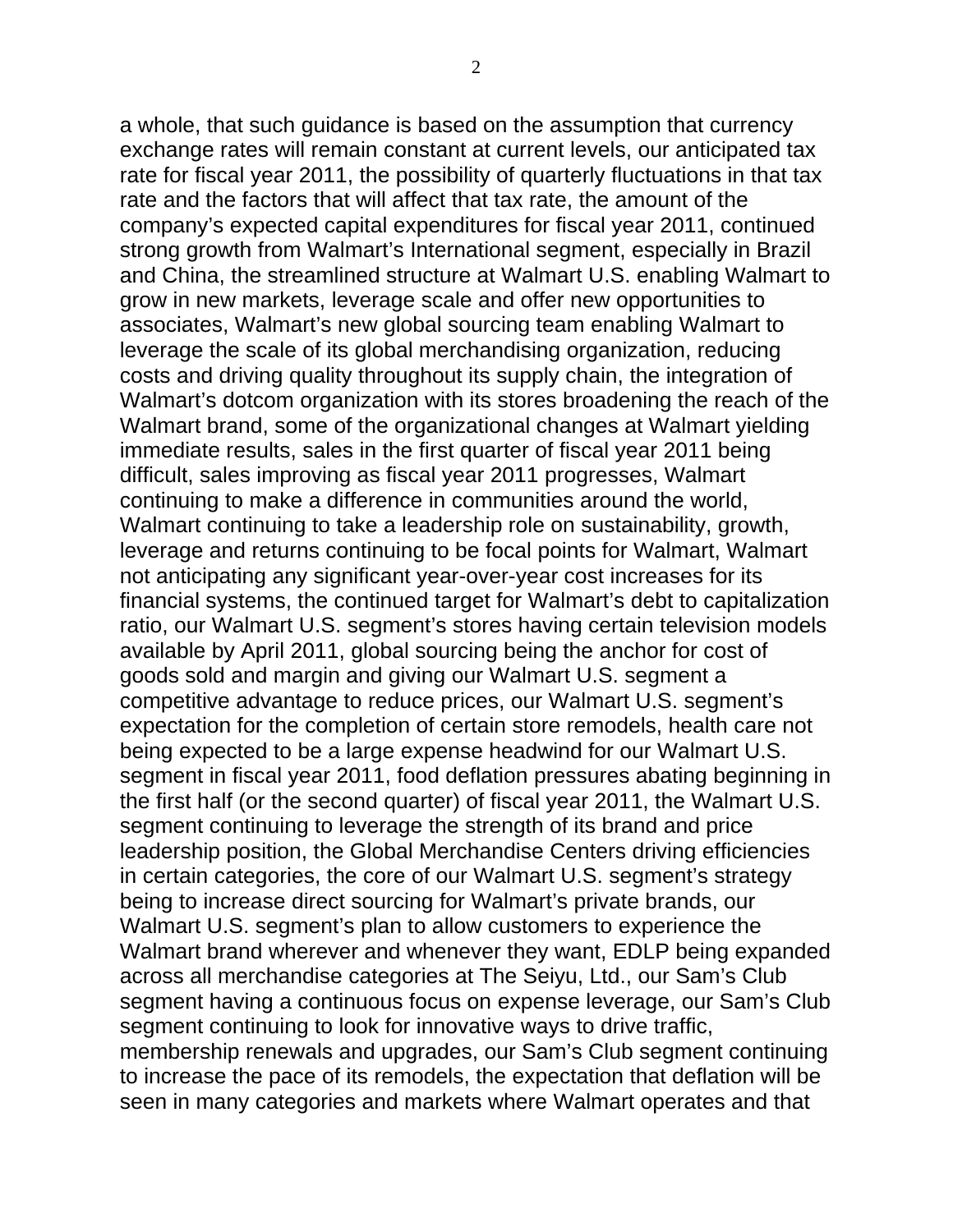comparisons will get easier as fiscal year 2011 progresses, Walmart continuing to make it a priority to leverage SG&A throughout Walmart, and the anticipation and expectations of Walmart and its management as to other future occurrences, trends and results. These forward-looking statements are subject to risks, uncertainties and other factors, domestically and internationally, including, general economic conditions, geopolitical events and conditions, the cost of goods, competitive pressures, levels of unemployment, levels of consumer disposable income, changes in laws and regulations, consumer credit availability, inflation, deflation, consumer spending patterns and debt levels, currency exchange rate fluctuations, trade restrictions, changes in tariff and freight rates, changes in costs of gasoline, diesel fuel, other energy, transportation, utilities, labor and health care, accident costs, casualty and other insurance costs, interest rate fluctuations, financial and capital market conditions, developments in litigation to which Walmart is a party, weather conditions, damage to our facilities resulting from natural disasters, regulatory matters, and other risks. We discuss certain of these matters more fully in our filings with the SEC, including our most recent Annual Report on Form 10-K, and the information on this call should be read in conjunction with that Annual Report on Form 10-K, and together with all our other filings, including Current Reports on Form 8-K, which we have made with the SEC through the date of this call. We urge you to consider all of these risks, uncertainties and other factors carefully in evaluating the forward-looking statements we make in this call. As a result of these factors, changes in facts, assumptions not being realized or other circumstances, our actual results may differ materially from anticipated results expressed or implied in these forward-looking statements. The forward-looking statements made in this call are made on and as of the date of this call, and we undertake no obligation to update these forward-looking statements to reflect subsequent events or circumstances.

The comp stores sales for our total U.S. operations and for our Sam's Club's segment discussed on this call exclude the impact of fuel sales at our Sam's Club segment. That measure, our return on investment, free cash flow and adjusted earnings per share, adjusted EPS, and amounts stated on a constant currency basis as discussed in this call may be considered non-GAAP financial measures. Reconciliations of those non-GAAP financial measures to the most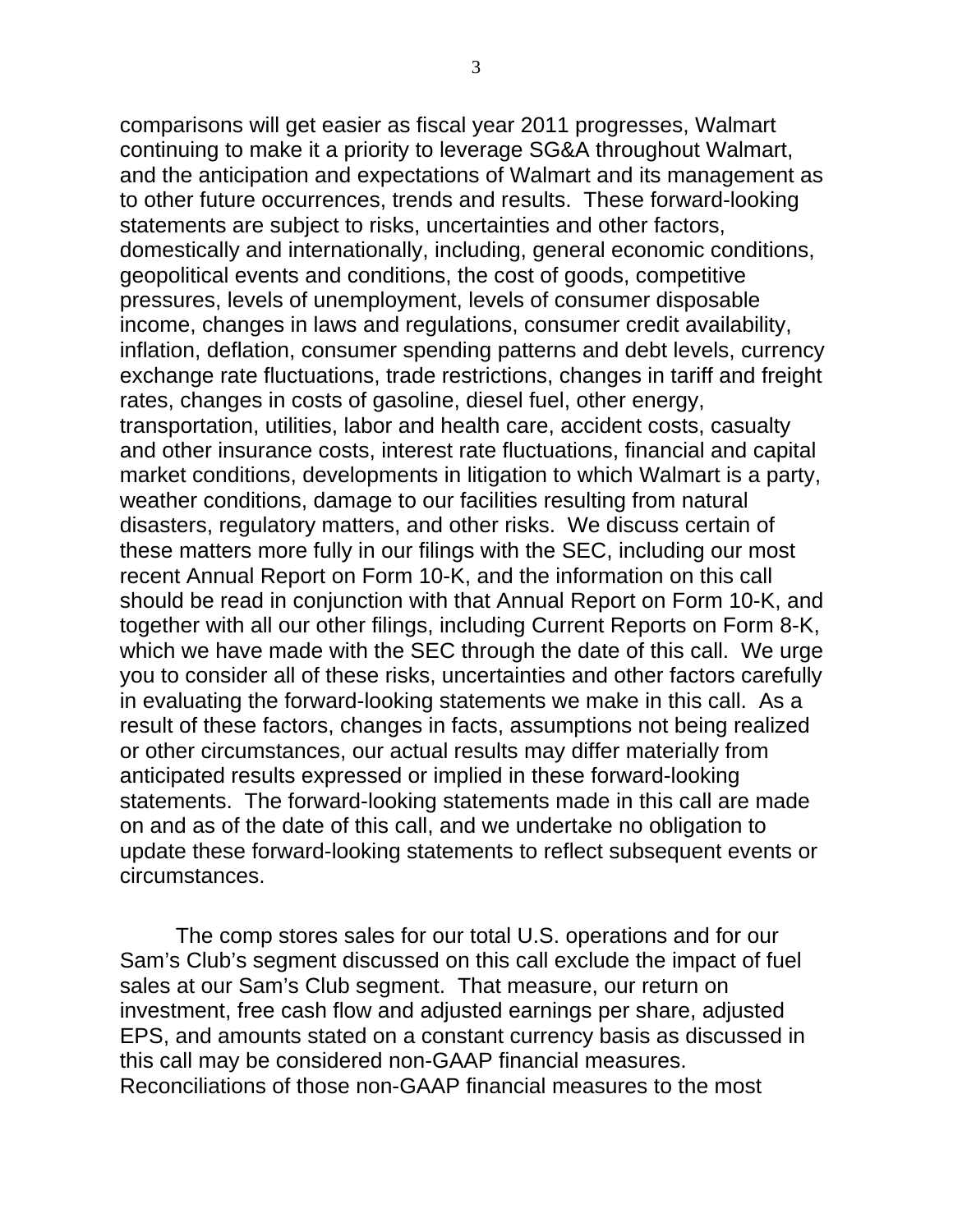directly comparable GAAP measures are available for review on the Investor Relations portion of our corporate Web site at [www.walmartstores.com/investors](http://www.walmartstores.com/investors) or in the information included in our Current Report on Form 8-K that we furnished to the SEC on February 18, 2010.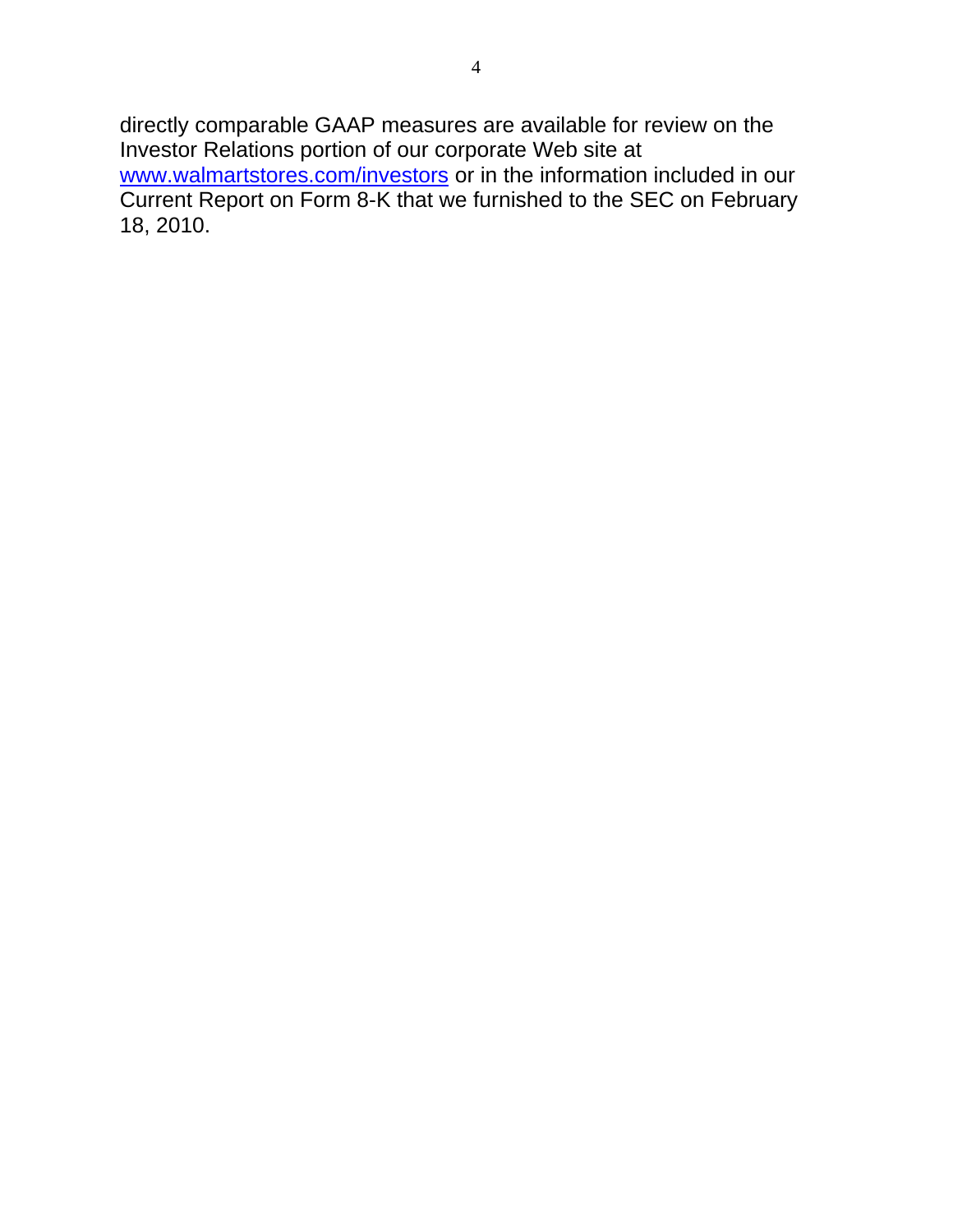# **Carol Schumacher: Introduction**

Hi, this is Carol Schumacher, vice president of investor relations. Thanks for joining us today for the Wal-Mart Stores, Inc. fourth quarter earnings call for fiscal 2010.

A replay of this call and related materials about the quarter are available on our Web site. We will also post the full transcript of this call approximately 7 a.m. central time today.

Store counts, square footage updates, information on our financial metrics and all of our earnings release dates for fiscal 2011 - which is now under way -- are available also on our Web site [www.walmartstores.com/investors](http://www.walmartstores.com/investors).

A quick reminder for this call… After the adoption of a new accounting standard for fiscal year 2010, Walmart made minor modifications to the financial statement presentation for minority interest, now referred to as "non-controlling interest." These changes are reflected in our quarterly financial statements. Because of these changes, during the call, all references to "income from continuing operations" or "earnings per share from continuing operations" refer to income from continuing operations **attributable** to Walmart, or, diluted income per share from continuing operations **attributable** to Walmart, respectively. Also, "diluted net income per share from continuing operations" refers to diluted net income per share from continuing operations attributable to Walmart.

Our executive team is ready for our report on both the fourth quarter and the year-end results.

- Our president and CEO of Wal-Mart Stores, Inc. Mike Duke will kick it off.
- Charles Holley, executive vice president of finance and treasurer, will cover the consolidated financial results.

Then we will get into the details of each operating segment.

- Eduardo Castro-Wright, vice chairman, responsible for Walmart U.S., global sourcing, and global dotcom, will cover Walmart U.S. and provide comments on our other new initiatives.
- Doug McMillon, president and CEO of Walmart International, will follow Eduardo and cover results for the segment and our largest International countries by revenue.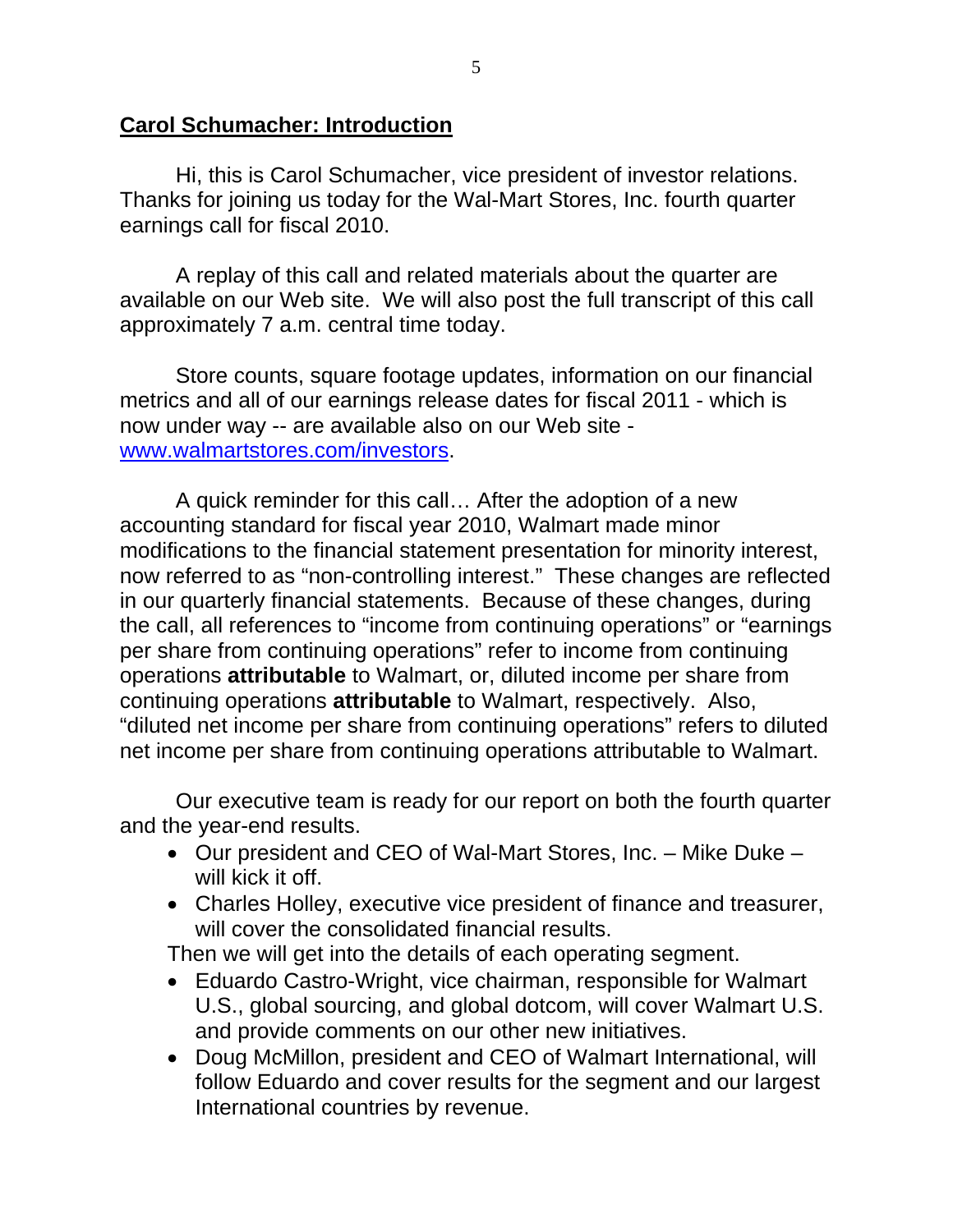- Brian Cornell, president and CEO of Sam's Club, has results for our warehouse club segment, and
- Tom Schoewe, our executive vice president and CFO, will finish up the call with our financial report card, as well as our earnings guidance.

Our press release this morning has a fair amount of noise in the fourth quarter and the year. There are many details covered in our notes, which we advise you to review carefully. Charles is going to talk a lot about this in detail, but before I turn things over to Mike, let me share an overview of the key adjustments disclosed in the press release.

- First, we had \$372 million, or \$0.10 per share, in net tax benefits primarily from the repatriation of certain non-U.S. earnings that increased U.S. foreign tax credits.
- Second, was a \$260 million pre-tax or \$162 million net of tax charge – equal to \$0.04 per share -- from several business restructurings which we have announced recently.
	- o On a pre-tax basis, Sam's Club recorded a charge of \$174 million for restructuring its operations, including the closure of 10 clubs. Walmart U.S. recorded a pre-tax charge of \$73 million for restructuring its operations, and unallocated corporate overhead included a pre-tax charge of \$13 million for restructuring charges.
- Finally, please remember that in last year's fourth quarter we had the settlement for the wage-and-hour class action litigation. This was \$382 million pre-tax or \$255 million net of tax – approximately \$0.07 per share.

Now, Mike, let's get started with our great earnings news.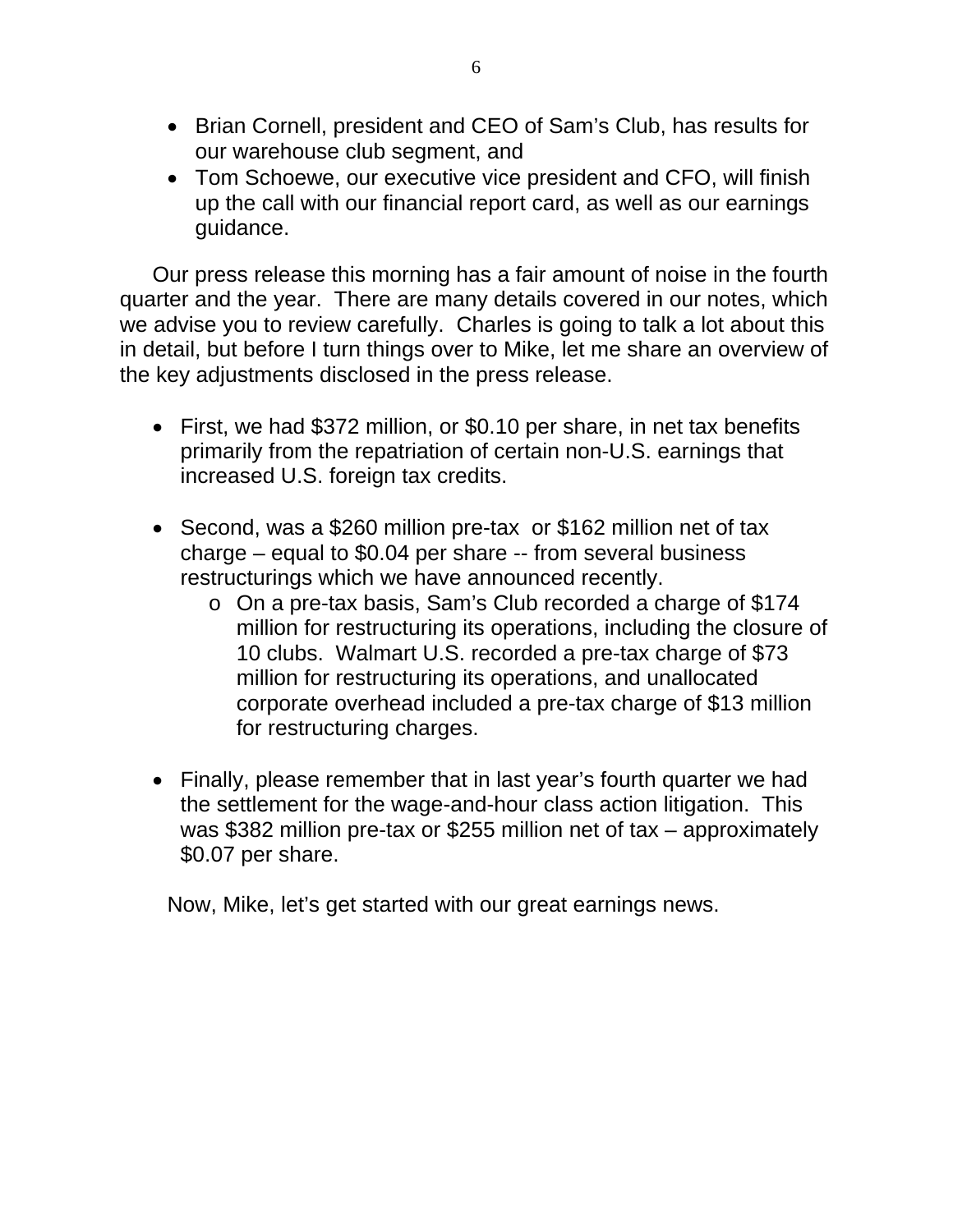### **Mike Duke:**

Thank you, Carol, and good morning everyone.

I am **really** proud of the performance of our teams around the world and the results Walmart has delivered for the fourth quarter and the full fiscal year. The strength of our earnings is exceptional. So, let's get right into the numbers.

- For the fourth quarter, Walmart today is reporting earnings per share of \$1.23 and adjusted EPS of \$1.17 – five cents above the top of our own guidance, **and** five cents above First Call consensus.
- For the full year, we reported EPS of \$3.72, which was **above the top** of our guidance of \$3.57 to \$3.61. Adjusted EPS for fiscal year 2010 was \$3.66. Charles will cover much more detail on the adjustments for restructurings and the tax benefit.
- Net sales for fiscal 2010 were **more than** \$405 billion, with International net sales exceeding \$100 billion for the first time in Walmart history.
- While I'm disappointed that Walmart U.S. comparable store sales were below expectations for the fourth quarter, I am really proud of their underlying operating performance and the fact that Walmart delivered record profits for the quarter.
- Consolidated operating income for the fourth quarter was up almost 14 percent to \$7.3 billion, reinforcing the strength of our business.
- Last fall, we committed that SG&A would grow less than sales. So, how did we do? We successfully shifted the productivity loop into higher gear. The diligent way we managed our businesses and tight control of our costs resulted in the company leveraging expenses for the fourth quarter. We **plan** to grow expenses slower than the rate of sales growth in this new fiscal year.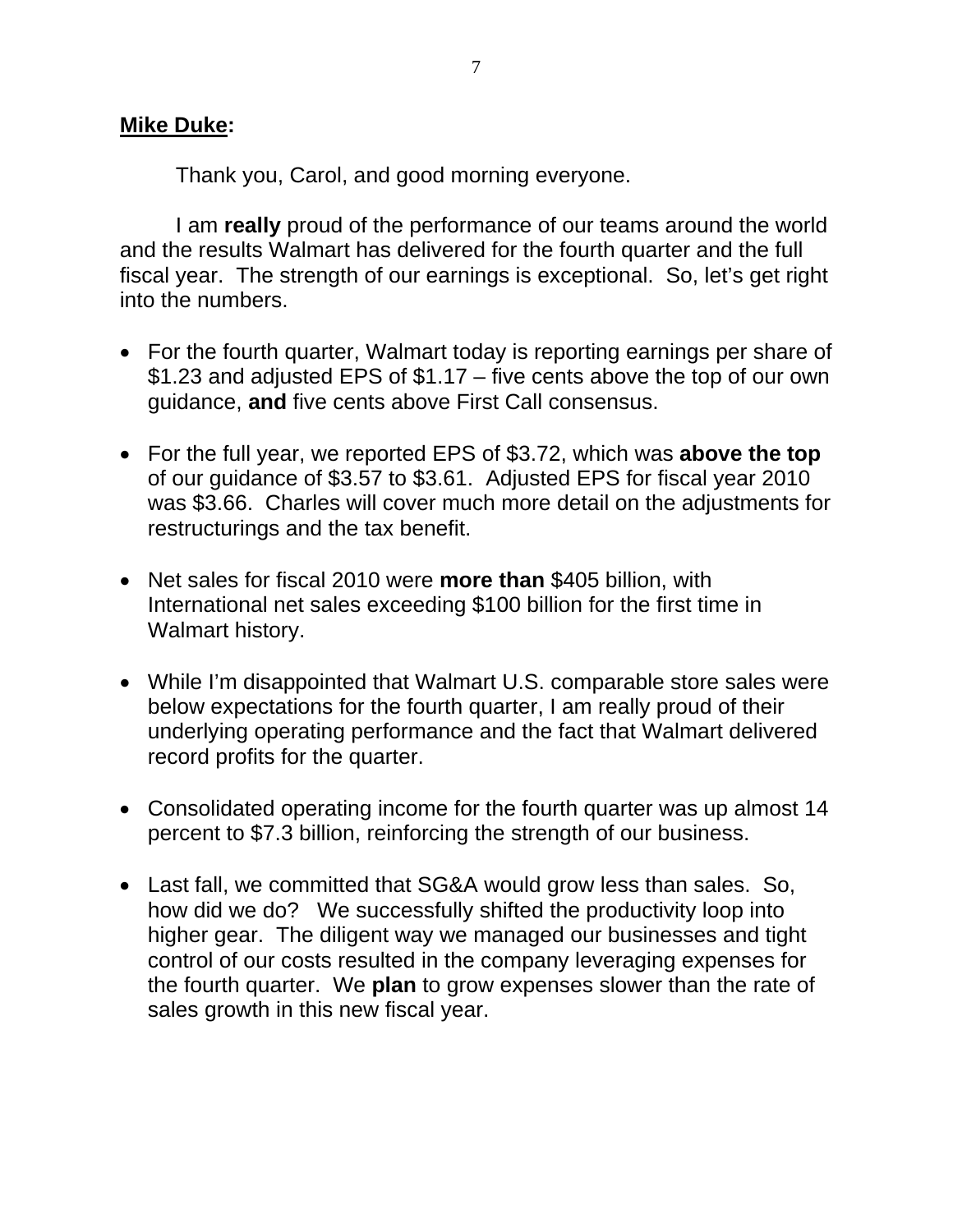- Our free cash flow performance continues to be very strong, and we closed the year with \$14.1 billion in free cash flow – another record - and an increase over last year of almost 21 percent.
- And, finally, we posted a pre-tax return on investment of 19.3 percent for the year, equal to last year's ROI performance. And, I'll let Tom cover the discussion on ROI.

These results reflect the ongoing underlying strength of our business and of our strategies to improve shareholder value by delivering growth, leveraging expenses and improving returns.

 We remain a growth company. We added more than 34 million net square feet of retail space this year, which is equivalent to some retailers' total selling space and more than half of that growth came from International, which added 21 million square feet this year. What's even more impressive is that this is organic growth, since we had no acquisitions this fiscal year. We now have more than 8,400 units worldwide, with 53 formats.

 And, the investments we have made in systems are benefitting the bottom line. We are managing our working capital more efficiently. Throughout the organization, we choose to spend where we know there is real value.

 Now, let me recognize some fourth quarter accomplishments of our three operating segments.

I want to emphasize again the strong underlying performance of Walmart U.S. Operating income grew at a faster rate than sales. Inventory was down yet again – almost 8 percent over this time last year. And, continued investments in remodeling, and productivity initiatives and our sourcing position us for better top line sales growth. And, Eduardo will cover this in more detail.

So, now let's move to International. But first, let me ask all of you a question. How many of you know a \$100 billion dollar business that grew top line sales by 12 percent and grew profit by 19 percent in this very difficult economic environment during this fourth quarter? I know you're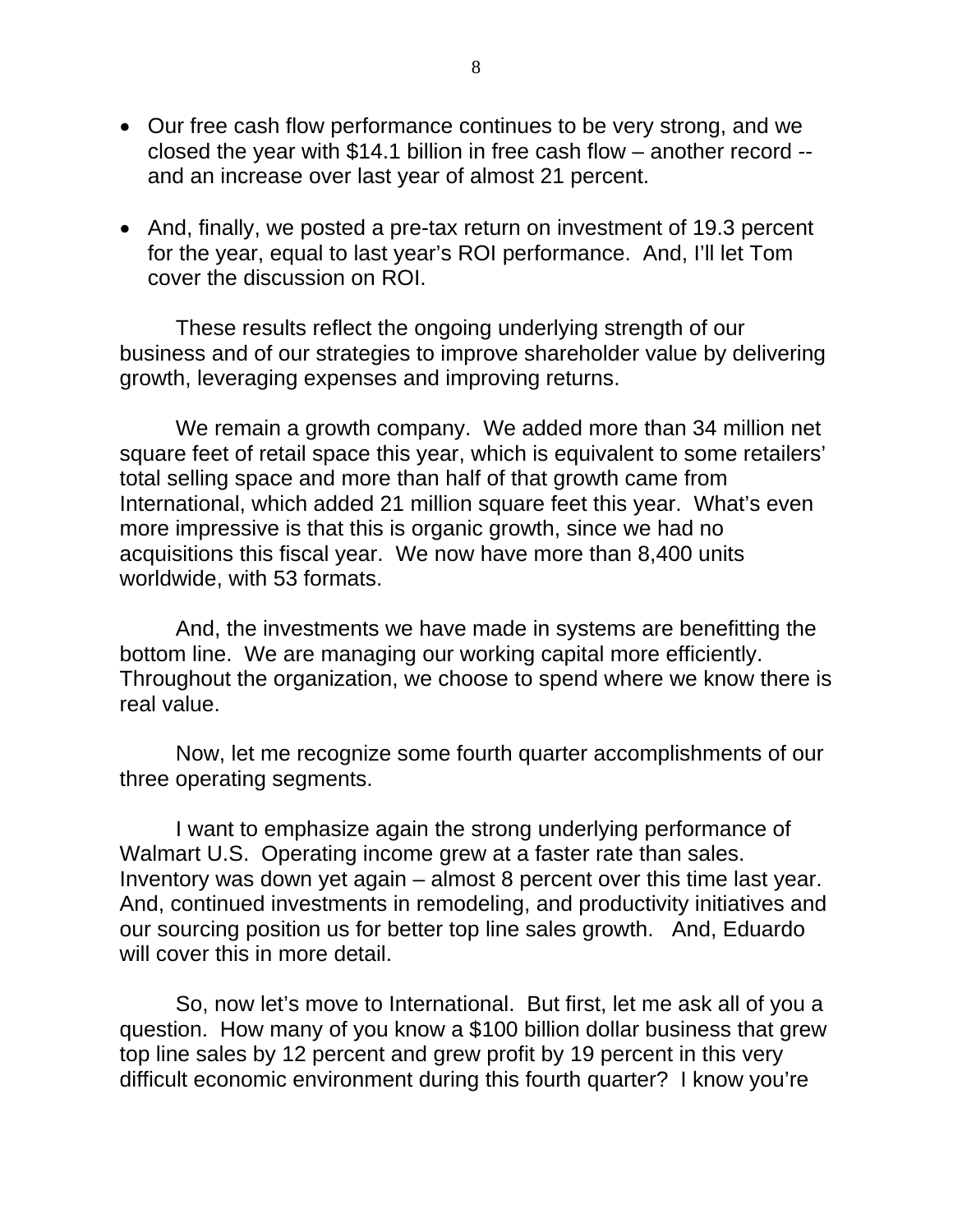thinking about it, but, let me go ahead and name one for you. The name - - Walmart International.

In addition to their strong sales performance, International continues to make progress on reducing inventory and improving returns. And, International rounded out the year by leveraging constant currency operating expenses for a fourth consecutive quarter and before the effects of the Chilean acquisition.

We expect continued strong growth from International again this fiscal year, especially in Brazil and China. We're also really pleased with our start-up in India and we see substantial opportunity there long-term.

Sam's continues to improve its club efficiency and the in-club experience, and, I love what they're doing with merchandise. Sam's finished the year with solid comp sales. Sam's also reduced inventory through its productivity and efficiency initiatives and for the fourth quarter, Sam's leveraged expenses after restructuring adjustments.

 Now, Iet's look back at the total company again. In the last month, we made a number of significant changes to ensure that our strategy is driving Walmart's structure for the future.

The streamlined structure at Walmart U.S. will enable us to grow in new markets, leverage scale for greater efficiency, and offer new opportunities for some of our most talented associates.

 At Sam's Club, we closed 10 underperforming U.S. clubs, and we announced new initiatives to strengthen member loyalty and to drive growth.

Our new global sourcing team will enable us to leverage the scale of our global merchandising organization, reduce costs and drive quality through our supply chain. Eduardo will reference some of these early successes from the global sourcing organization.

There is also great potential for Walmart in e-commerce. The integration of our dotcom organization with our stores around the world will broaden the reach of our brand to serve customers through multiple channels.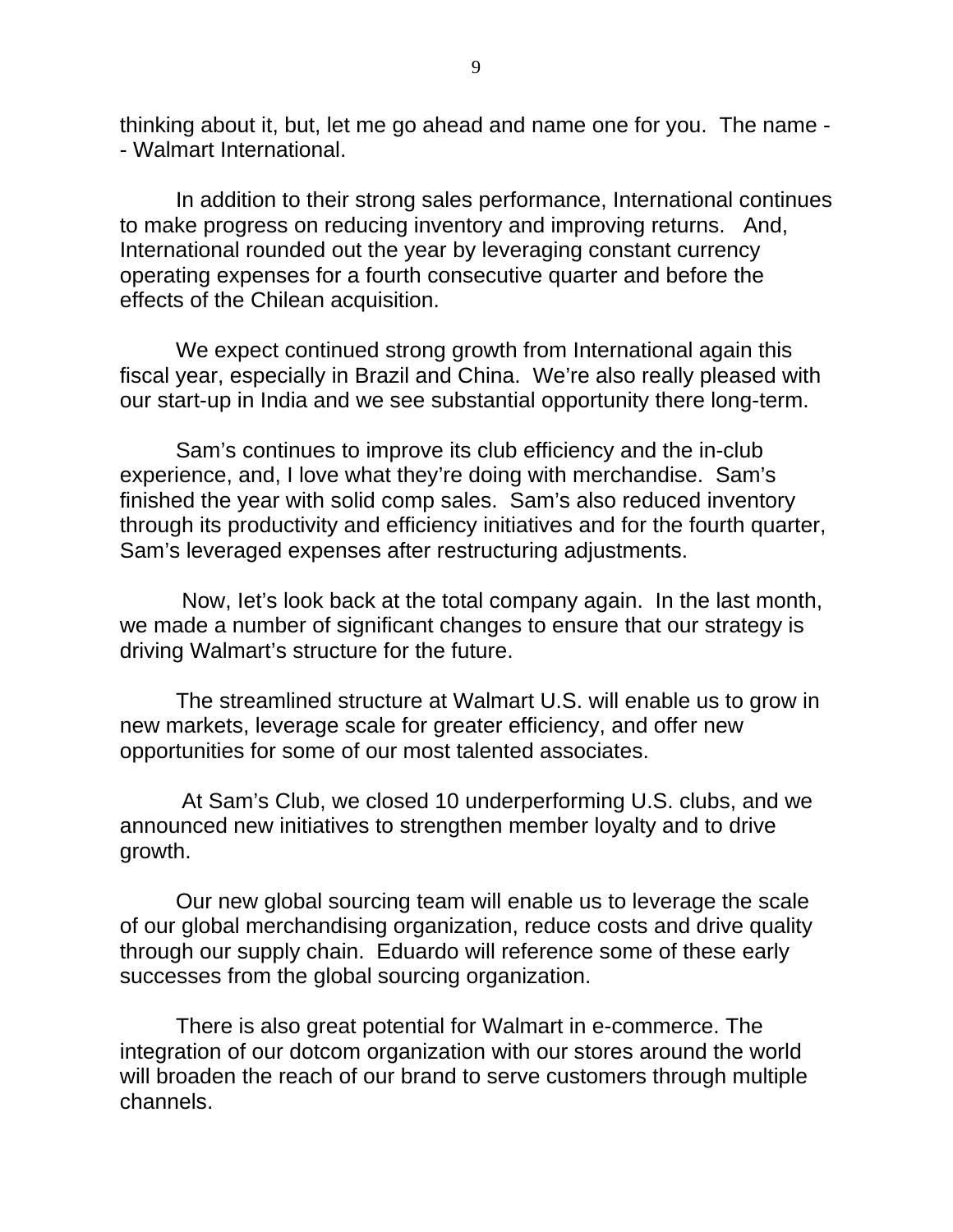Some of these changes will yield immediate results. And others, like the repositioning of our global sourcing and global e-commerce strategy, are more long-term focused. We view these steps as building blocks for a stronger, more global Walmart.

The first quarter of fiscal year 2011 is well under way for all of our segments. The economy remains challenging for many of our customers around the world. Unemployment is forecasted to be higher this year than the last three years in many of our countries. We expect first quarter sales in the U.S. will be difficult, as we cycle through strong year-overyear comparisons and deflation. We remain very focused on growing top line sales, and we believe we will see more improvement as the year progresses.

Since I have closed out my first year leading Walmart, I have to say am so proud of the quality of our team – from the senior leadership … to the store and club managers … and associates at every level of our global business. The belief in our mission of saving people money so they can live better is real. And, it's deep. And it's energizing our culture more than ever.

We will continue to make a difference in communities around the world. We were proud to contribute to the relief efforts in Haiti, as we have done for so many other natural disasters. We will also continue to take a leadership role in sustainability, and I am pleased with the progress we're making with suppliers and stakeholders.

As I visit with customers, it's striking how much people trust us to provide more value and quality than any other retailer. Change has always been a part of our company and our culture. We're moving forward every day to ensure Walmart is a strong, relevant company for the future. What has not and will not change is that every part of our business is focused on being even more responsive to our customers.

Now, Charles will get into the details on our consolidated financial results. Charles …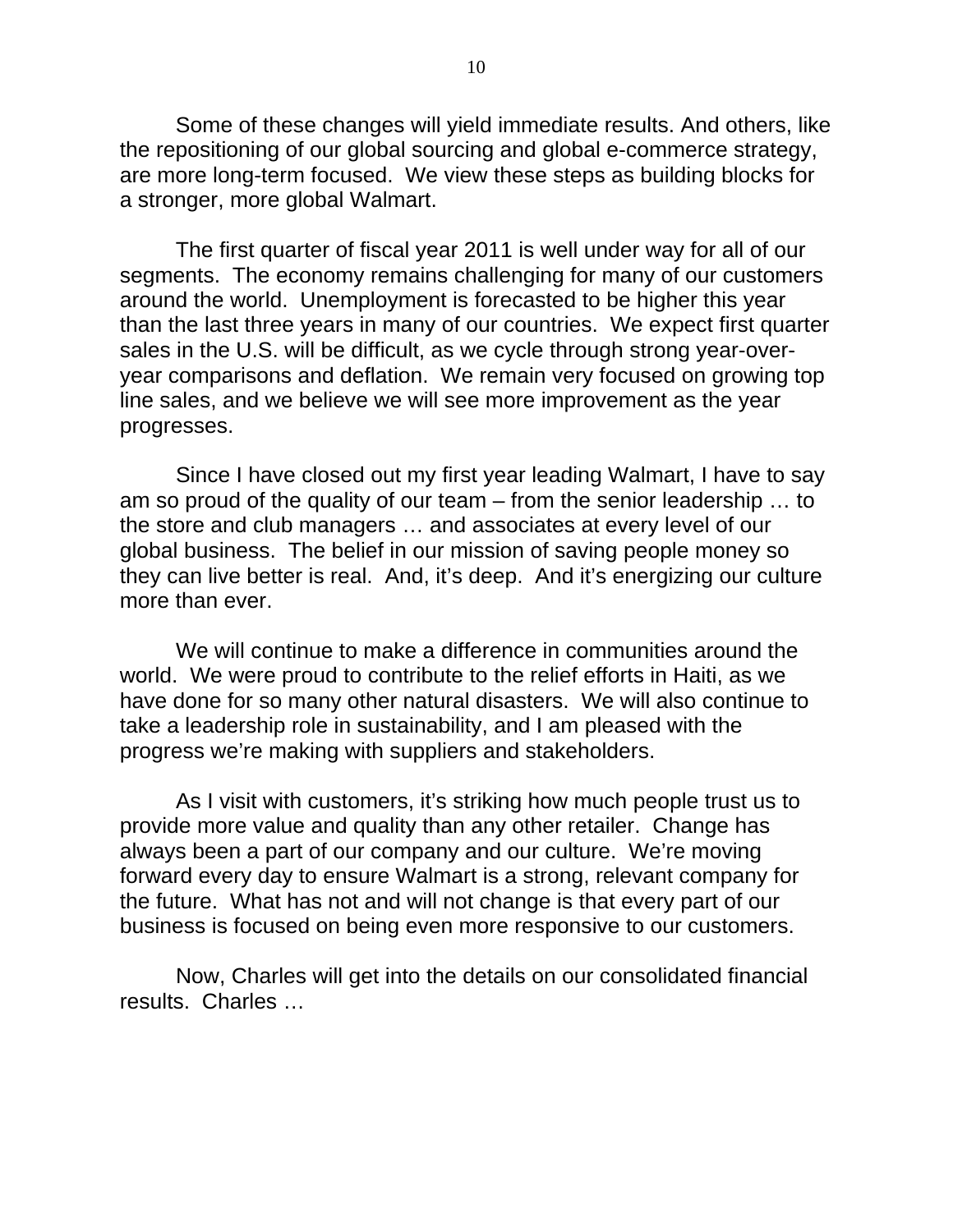### **Consolidated company results – Charles Holley**

Thanks Mike. As Mike just said, we were pleased with our strong earnings performance and strong cash flow. There is a fair amount of noise in our fourth quarter results, both this year and last year, but the bottom line is, we had a great performance.

Recall that in the fourth quarter last year, we had a \$382 million -- or \$255 million net of tax -- settlement of wage-and-hour class action litigation. Without this settlement, EPS for the fourth quarter last year would have been approximately \$0.07 per share higher or \$1.03 per share.

This year, we have two items impacting EPS for the fourth quarter:

• First, we incurred a \$260 million or \$162 million net of tax charge or \$0.04 per share for several business restructurings that have been announced and will be referenced during today's call. As you know, these business restructurings were put in place to strengthen our operations, streamline our structures and allow our businesses to be more responsive to our customers and members.

With respect to these restructuring charges, Sam's Club recorded a pre-tax charge of \$174 million, Walmart U.S. a pretax charge of \$73 million and unallocated corporate overhead included a pre-tax charge of \$13 million.

• Second, we recorded \$372 million of net tax benefits primarily from the repatriation of certain non-U.S. earnings that increased U.S. foreign tax credits. This amounted to a benefit of \$0.10 per share to EPS for the fourth quarter.

Given these two impacts – a four-cent charge and a ten-cent benefit – adjusted earnings from continuing operations attributable to Walmart for the fourth quarter of fiscal 2010 were \$4.5 billion, or \$1.17 per share.

For the full year, adjusted earnings from continuing operations attributable to Walmart were \$14.2 billion, or \$3.66 per share. This compares to last year's adjusted earnings from continuing operations of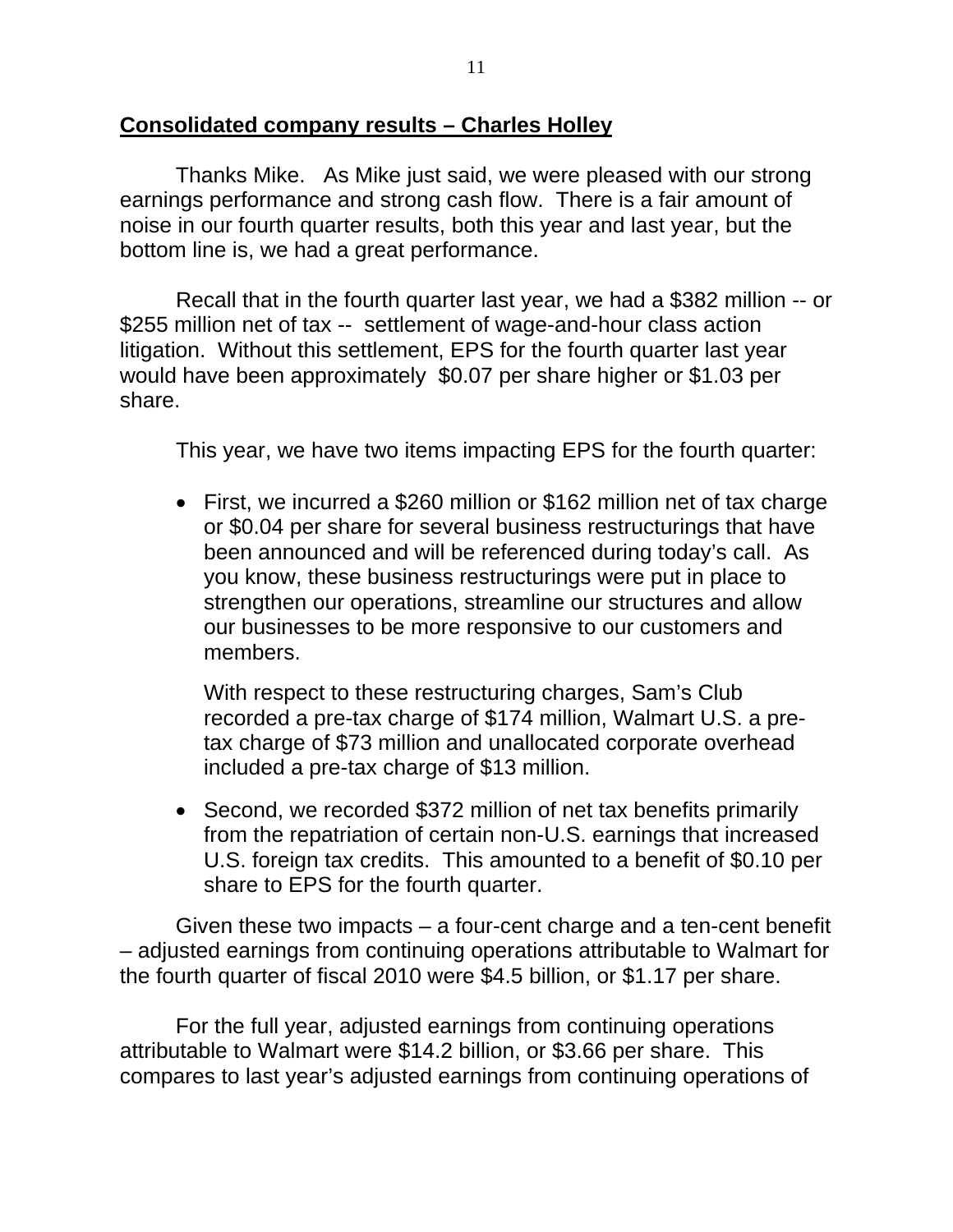\$13.5 billion, or \$3.42 per share for last year, or an increase of 7.0 percent per share.

Despite the noise in the reported EPS, we **still exceeded** guidance of \$1.08 to \$1.12 for the quarter and \$3.57 to \$3.61 for the year, by \$0.05 per share on our adjusted EPS.

Now, let's dive a little deeper into the fourth quarter details.

Consolidated net sales for the fourth quarter increased 4.6 percent or almost \$5 billion to \$112.8 billion. Net sales for the fourth quarter included a currency exchange rate benefit of \$1.9 billion.

The 13-week U.S. comp store sales without fuel were -1.6 percent. You'll hear more details on the Walmart U.S. and Sam's comp sales from Eduardo and Brian.

Fourth quarter consolidated operating income was \$7.3 billion, up 13.8 percent or \$881 million from last year. On a constant currency basis, consolidated operating income would be \$122 million less.

Consolidated income from continuing operations attributable to Walmart increased to \$4.7 billion, up from \$3.8 billion or 23.7 percent from the fourth quarter last year.

Our solid results were driven by our focus on expenses and inventory management. The U.S. operations continue outstanding success in inventory management, which contributed to consolidated inventories being down 3.9 percent or \$1.4 billion for the same time last year. These results, coupled with our transformation investments, which I will discuss in a moment, were two of the contributing factors for the consolidated gross margin increase of 35 basis points versus the fourth quarter last year.

Our excellent inventory management also helped our payables to inventory ratio. Payables as a percentage of inventories for the company were 91.8 percent at the end of the fourth quarter, which is up 820 basis points from last year. This ratio increased from the prior period due to exchange rate fluctuations and better inventory management across all of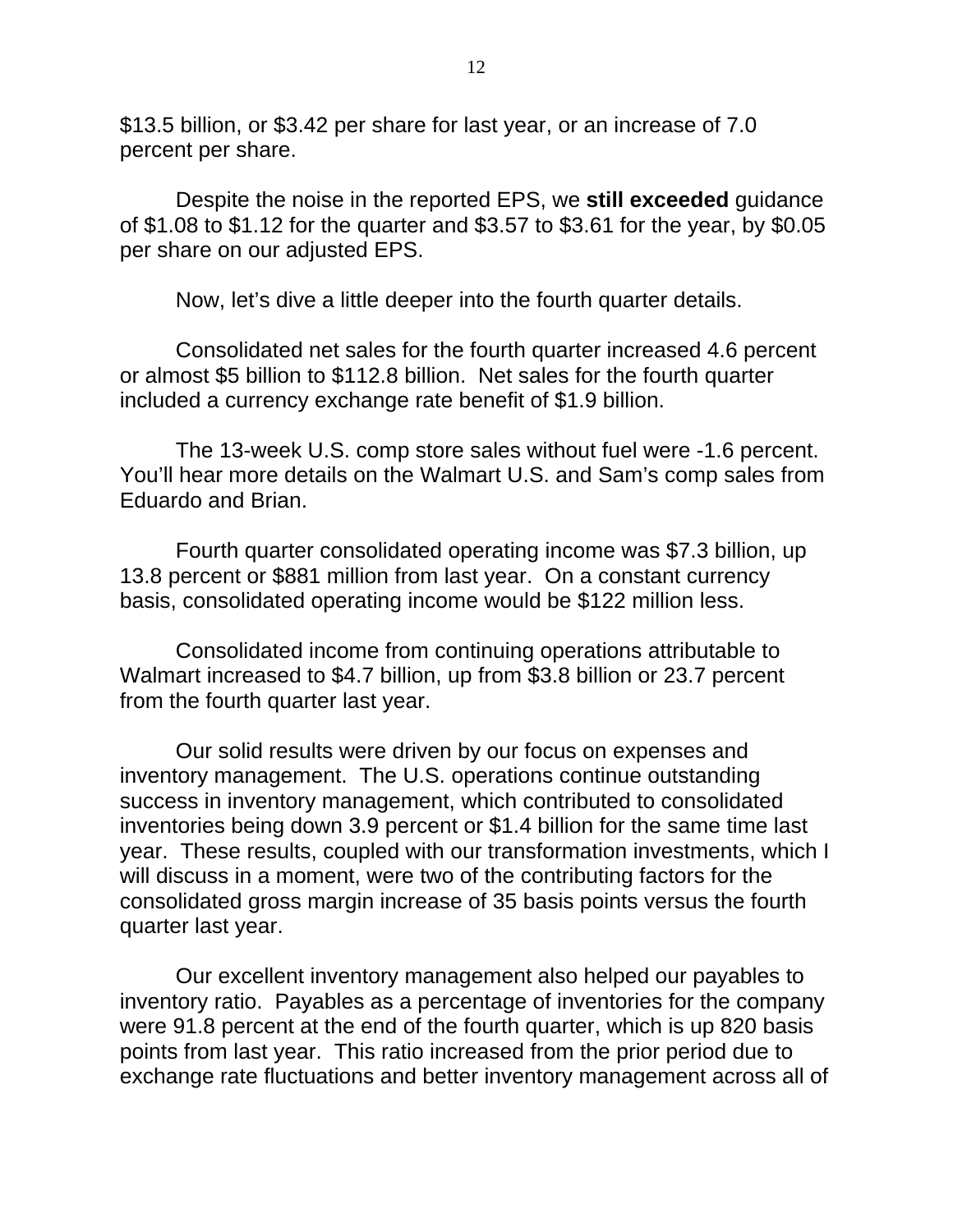our operating segments. We continue to do a great job of managing working capital.

We are still in the early phases of focusing on growth, leverage, and returns, but we have already made significant progress. These priorities will be continued focal points going forward. In the fourth quarter, expenses grew at 3.2 percent on a sales growth of 4.6 percent. Simply put: the company leveraged expenses for the fourth quarter.

Excluding the pre-tax legal settlement charge of \$382 million last year and the \$13 million restructuring charge for this year, unallocated corporate overhead was up 8.8 percent for the quarter. The story here continues to be the same as in the recent quarters. We are continuing to invest in technology and systems, which includes the transformation projects. These expenses are running higher than last year, but the investments are yielding significant returns. Core corporate costs were up only 1.0 percent versus last year.

A good example of how these transformation investments are paying off is the progress made in merchandise systems that have helped us better manage markdowns, and improve space optimization, labor scheduling, and other processes.

Lastly, we continue the implementation of SAP throughout the organization. The United Kingdom implementation at ASDA went exceptionally well and we are preparing for North America's "go live" in the first half of fiscal 2011. Your key takeaway here should be that we do not anticipate any significant year-over-year cost increases for these financial systems.

On a consolidated basis, membership and other income was down 4.8 percent, or \$42 million this quarter, compared to last year. For the full year, membership and other income was down 3.6 percent or \$119 million. Walmart U.S. was the main driver of the decrease.

Net interest expense was down 4.7 percent or \$23 million over last year's fourth quarter. This was driven by lower average commercial paper balances due to our great management of inventory, along with favorable borrowing rates. Some of these savings were partially offset by lower interest rates on our cash balances.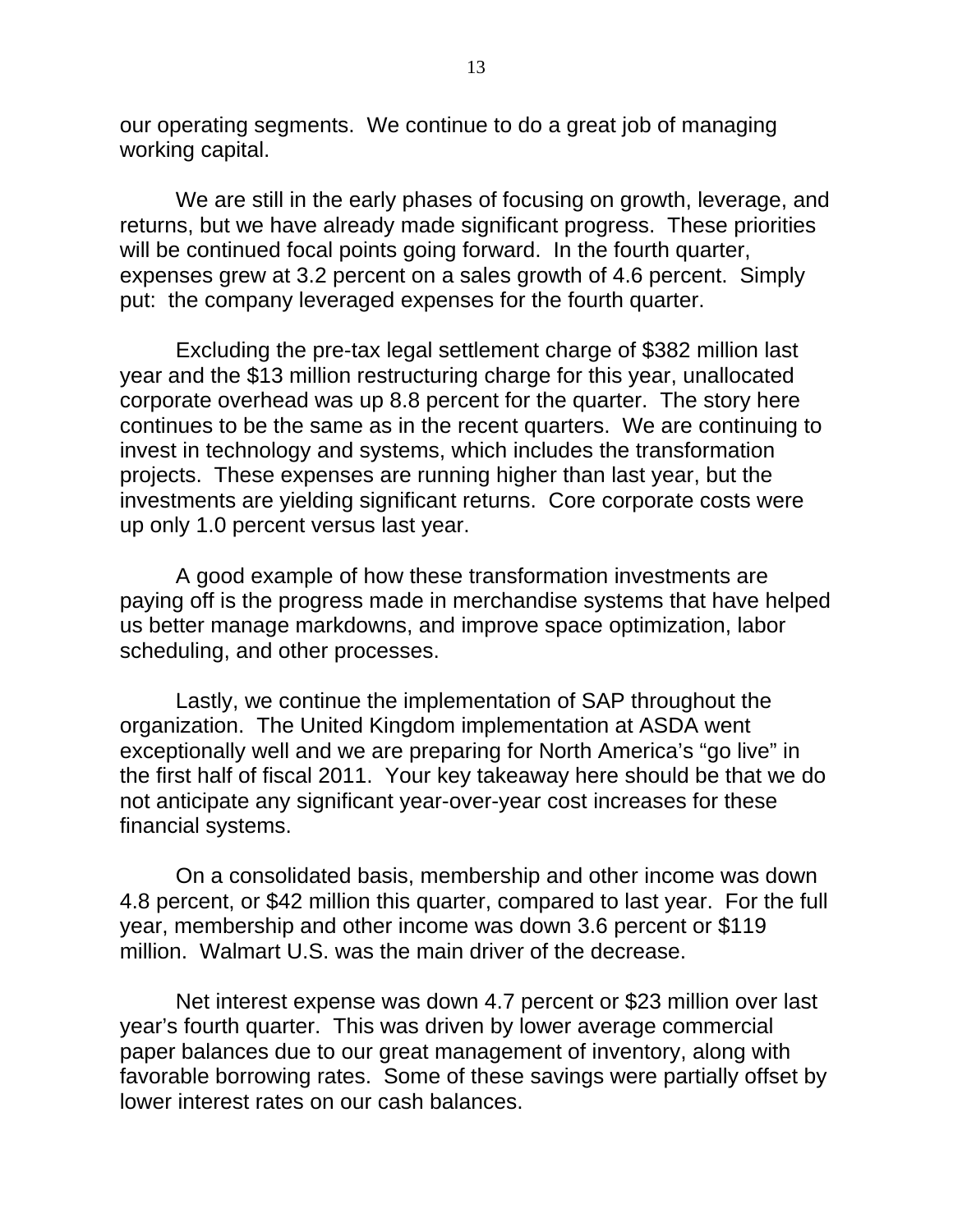The effective tax rate for the fourth quarter was 28.4 percent, and our annual tax rate was 32.4 percent. This was due to the net tax benefits primarily from the repatriation of certain non-U.S. earnings that increased the U.S. foreign tax credits.

The net tax benefit recorded in the fourth quarter will not affect the tax rate going forward, so for fiscal year 2011, we expect it to be within the range of 34 to 35 percent, although we may see some quarterly fluctuations. Factors which may affect our rate include changes of our assessment of certain tax contingencies and the mix of international to domestic income.

Now, let me move on to a summary of our full year results for fiscal 2010.

Net sales increased 1.0 percent or about \$4.0 billion to approximately \$405 billion. On a constant currency basis, sales would have been \$9.8 billion higher or 3.4 percent over last year.

U.S. comp sales without fuel for the 52-week period ending on January 29, 2010 were flat.

Consolidated operating income was \$24.0 billion, which is up a little more than 5 percent from last year. On a constant currency basis, our consolidated operating income would have grown 7.4 percent to \$24.5 billion. Consolidated operating income grew faster than sales for the year, because we were able to grow gross profit by 3.5 percent. Consolidated expenses grew at 2.7 percent on the sales increase of 1.0 percent.

Income from continuing operations attributable to Walmart increased to \$14.4 billion, up from \$13.3 billion or 8.8 percent from the previous year.

Our balance sheet continues to be strong and we continue to have ample access to credit markets. Debt to total capitalization ratio was 36.9 percent, down from 39.3 percent last year. We will continue to target a debt to capitalization ratio of approximately 40 percent.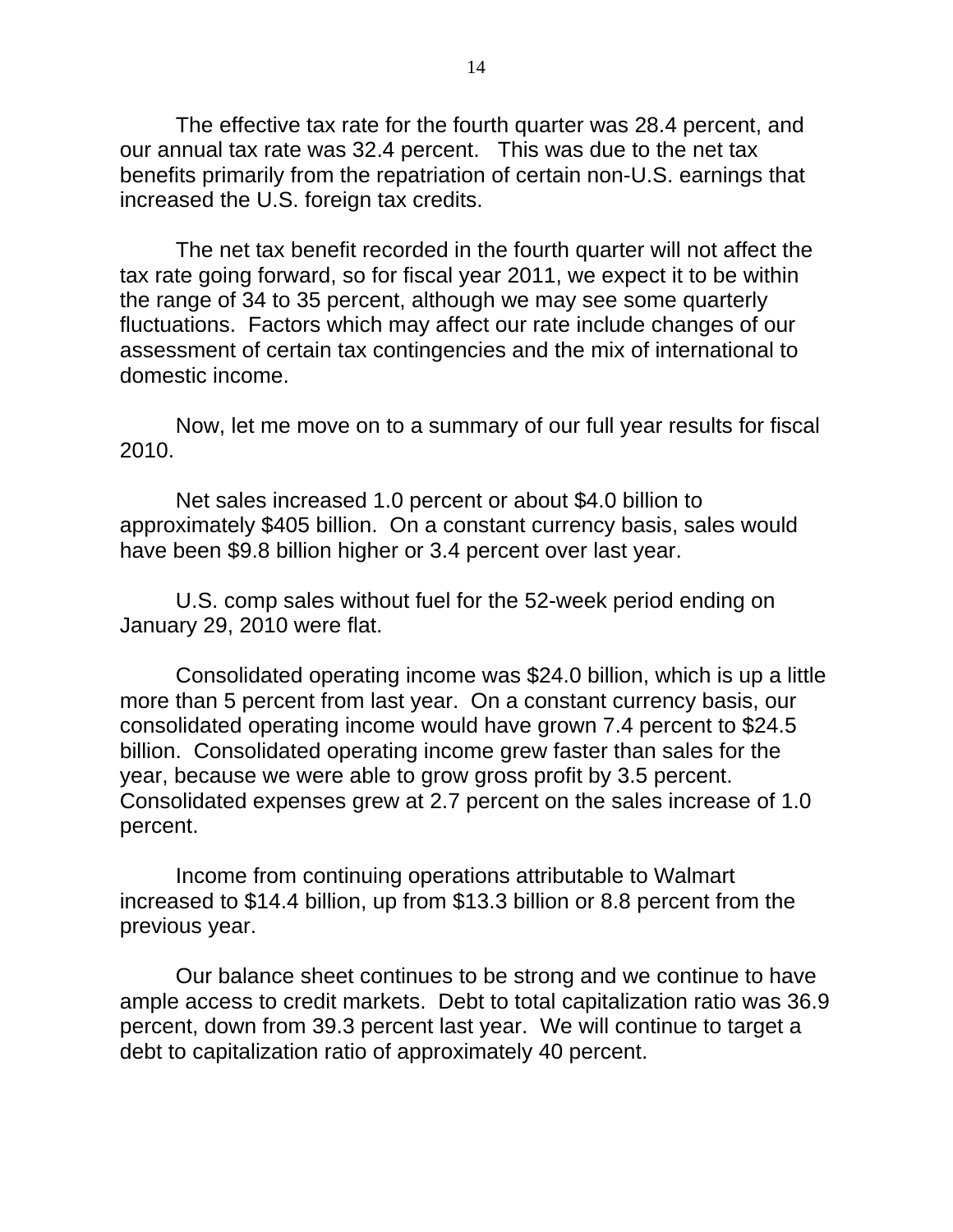Our strong balance sheet also allows us to spend capital and return income to our shareholders through dividends and share repurchase. Capex spend in the fourth quarter was \$3.3 billion, which brought our annual capex spend to \$12.2 billion. This was lower than our most recent guidance of \$12.5 to \$13.1 billion, because of the timing of capex outlays in some of our international countries.

We expect fiscal year 2011 capex to be in the range of \$13.0 to \$15.0 billion, which we shared at the October meeting for the investment community.

The company repurchased approximately \$2.2 billion of our shares during the quarter and \$7.4 billion for the year. This represents 40.3 million and 145.5 million shares respectively. We have approximately \$9.2 billion remaining on our \$15 billion share repurchase program. We remain committed to share repurchase this year.

In addition, we paid \$1.0 billion this quarter and \$4.2 billion for the year in dividends. For the full fiscal year, Walmart returned \$11.5 billion to our shareholders in the form of dividends and share repurchases – 58 percent more than last year. This would not have been possible without our strong operating results and balance sheet.

Last year, I was proud to announce free cash flow of \$11.6 billion. This year, I am even more excited to report free cash flows of \$14.1 billion. Our exceptional earnings and working capital management, especially inventory, were the primary drivers of this great result. They were also the drivers of our ROI, which was flat to last year's ROI of 19.3 percent. Tom, will further discuss our returns later in the call.

Now, let's move on to a discussion of our operating segments. We'll start with Walmart U.S. Eduardo …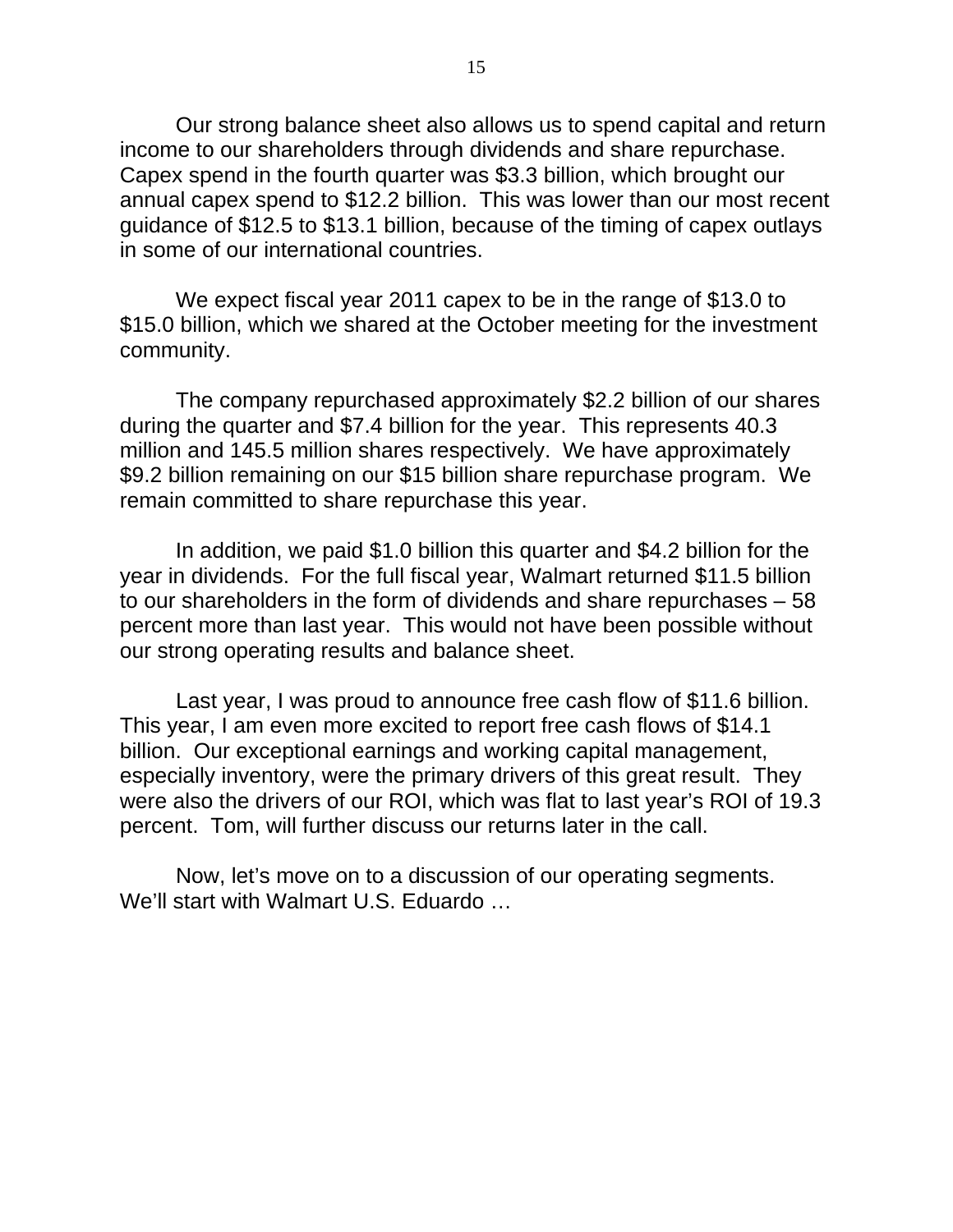### **Walmart U.S.: Eduardo Castro-Wright:**

Thank you Charles.

Throughout the last year, we have repositioned our business to leverage expenses at a much lower growth rate than in the past, and I am pleased to say that Walmart U.S. profits are growing at a much faster rate than sales. Our results are being driven by improved productivity across the entire enterprise. Inventory levels, merchandise flow processes, and lower costs of goods reflecting improvements in our new sourcing initiatives equally contributed to our results and were the primary drivers to the company's strong free cash flow performance.

Comparable sales for the quarter were below our guidance, although the trend improved consistently throughout the period. Net sales were down 0.5 percent for the fourth quarter, but up 1.1 percent for the full year to more than \$258 billion.

On a 4-5-4 basis, Walmart U.S. comp sales were down 2.0 percent and 0.2 percent for both the 13-week period and the 52-week period, respectively. Most of this decline in comp for the fourth quarter was due to a drop in average ticket, which was driven by price deflation. We did experience however, a slight decrease in traffic during the quarter, and as I will discuss later, we are accelerating the implementation of several Project Impact initiatives to drive traffic to our stores.

For the full year, customer traffic was up 1.3 percent, while average ticket declined due to price deflation.

It is important to note that on a two-year stacked basis, the business continued to outperform the market. Our comparable store sales for the past two years were 2.5 percent for the 52-week period and 0.4 percent for the 13-weeks ending January 29, 2010.

As we shared with you earlier this fiscal year, deflation continued to have an especially onerous impact on our comps for the year, dropping by more than 300 basis points from the inflation experienced last year. We cycled peak inflation in November and the trends are now improving.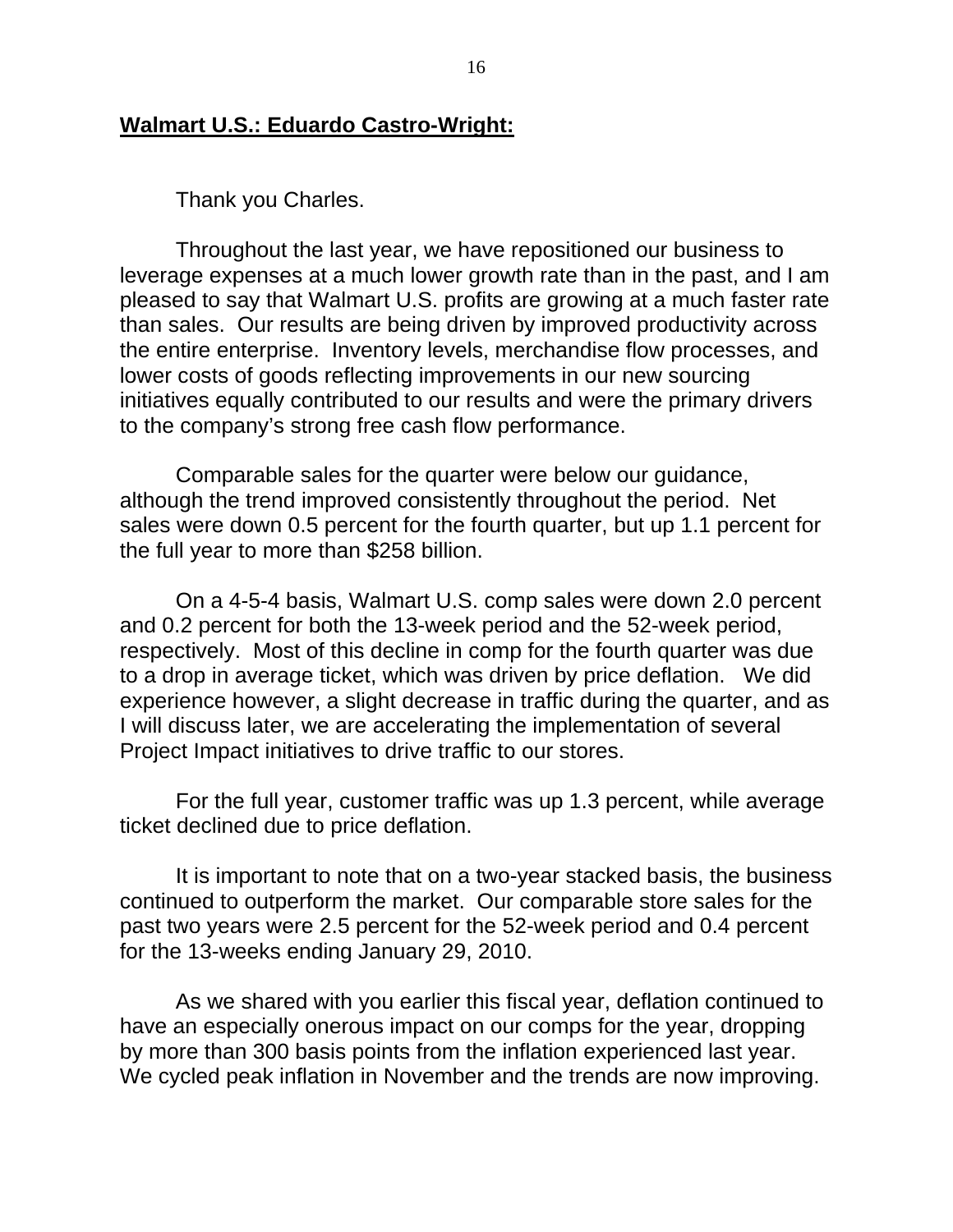As a matter of fact, in last year's fourth quarter, grocery inflation ran approximately 600 basis points. This year, we saw prices decline by approximately 90 basis points, thus creating a negative year-over-year swing of approximately 690 basis points.

In consumer electronics, we have had two consecutive years of near double-digit deflation. TV sales in units increased in the high double digits. However, average selling prices were significantly lower than the prior year, resulting in a negative impact to both sales and comps for the fourth quarter. The good news is that we did gain market share. We have expanded our high-end electronics assortment on both TVs and SLR cameras and these technologies are now available through walmart.com. In approximately 400 stores, we have added high-end TVs and new LED technology, and this will roll out to all stores by April. On a positive note, we have already seen a slowing of deflation in all major electronics categories.

Gross margin was up 53 basis points over last year's fourth quarter, and up 73 basis points for the full year. We are seeing benefits from the investments we have made in systems for merchandising planning, price optimization, markdown planning and labor productivity. Because of our better sell-through, markdowns are down 6.3 percent from last year's fourth quarter. Favorable inventory shrink results and lower transportation costs also favorably impacted fourth quarter gross profit. We are touching inventory fewer times and turning inventory much faster. Clearly, we are managing working capital more efficiently.

Beyond these advantages, we are seeing early benefits from our global sourcing initiatives. We believe that we are well positioned to see the cost of goods sold come down, particularly where we have already completed the transition to the Global Merchandise Centers and the recently announced Li & Fung partnership. Global sourcing will be the anchor for cost of goods sold reduction and margin enhancement, while giving us a competitive advantage to further reduce prices.

For example, in home, supplier rationalization and consolidation in bedding programs led to margin gains on items where we were already very competitive on price. Consolidating production with strategically aligned suppliers led to significant cost savings and margin improvement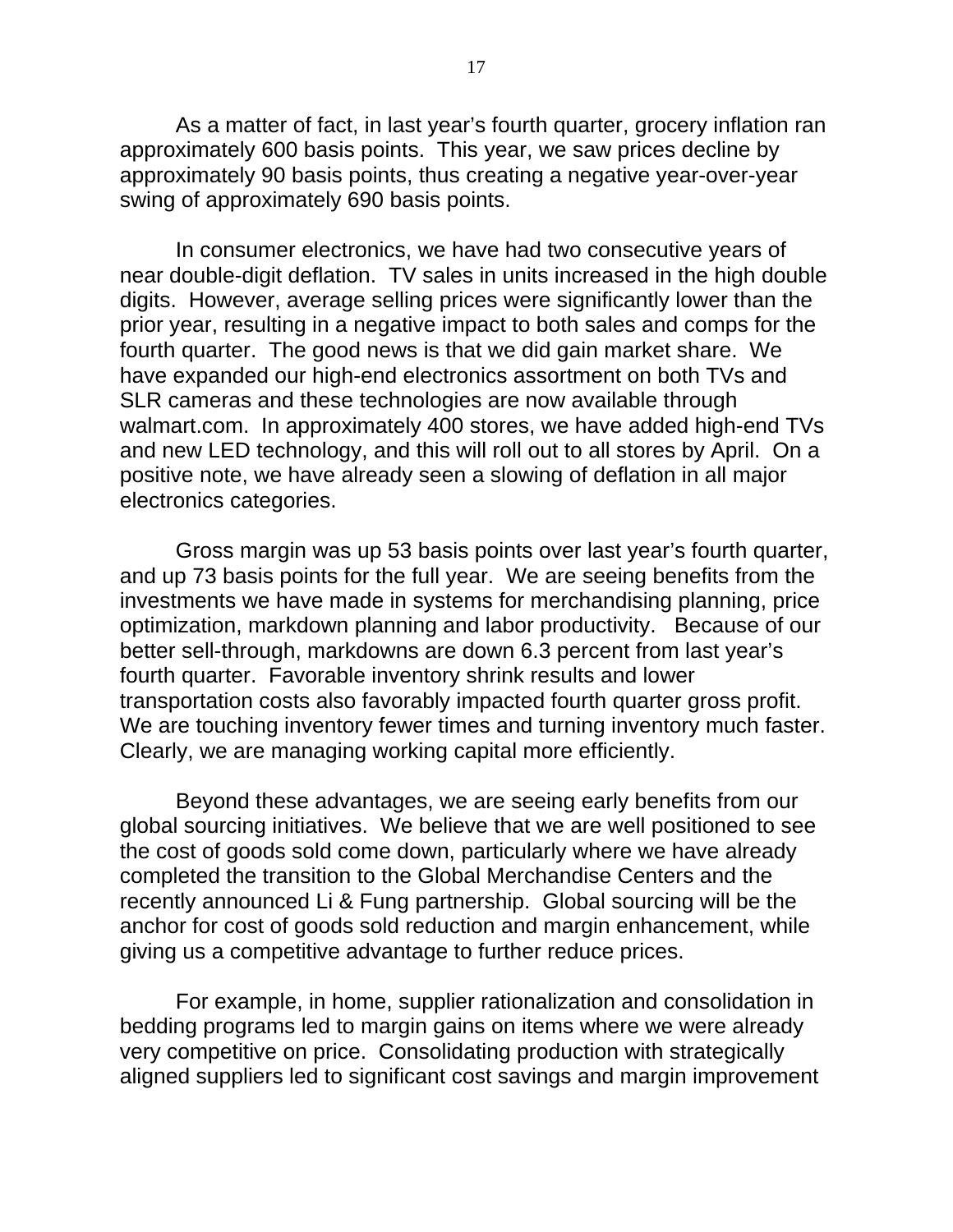in several home programs. We achieved a combined cost of goods sold savings of 7.2 percent in bedding during the fourth quarter.

Efficient inventory management continues to be part of our success story and is one of the contributors to our free cash flow performance. We reduced total inventory by \$1.8 billion in our stores and distribution centers over the last 12 months. Walmart U.S. reduced total inventory by 7.6 percent – on a full year sales increase of 1.1 percent.

The Project Impact strategic framework has delivered improved planning, reduced inventory, higher customer satisfaction scores and better merchandise sell-through. Our customers are very happy with the improved visibility throughout our stores, because we improved for them the shopping environment. We are pleased with the sales increase in clean Action Alley stores versus comparable control stores and that is why we have decided to accelerate its implementation. The rollout will be completed this first quarter.

In addition, through our remodeling program, we expect to have more than 50 percent of the store base remodeled by the end of the third quarter, reflecting the new look and feel laid out in Project Impact.

We achieved the highest customer satisfaction scores ever this quarter, which confirms to us that customers really like what they are seeing in our stores. Customers are rating us substantially higher on all of our key metrics – faster, friendlier, cleaner stores, coupled with improved merchandise assortment and increased price/value perception. We appreciate the hard work of our store associates across the country in helping drive this performance.

Expense control continues to be a major focus throughout the Walmart organization. We had shared with you previously that health care was a large expense headwind in fiscal 2010. Through changes implemented already, health care costs started to abate at the end of the fourth quarter, and we do not expect health care to be a headwind in this new fiscal year.

For the first time this year, in the fourth quarter, we achieved a 0.6 percent reduction in expenses, which is 10 basis points better than the 0.5 percent decline in sales. Our fourth quarter expenses as a percentage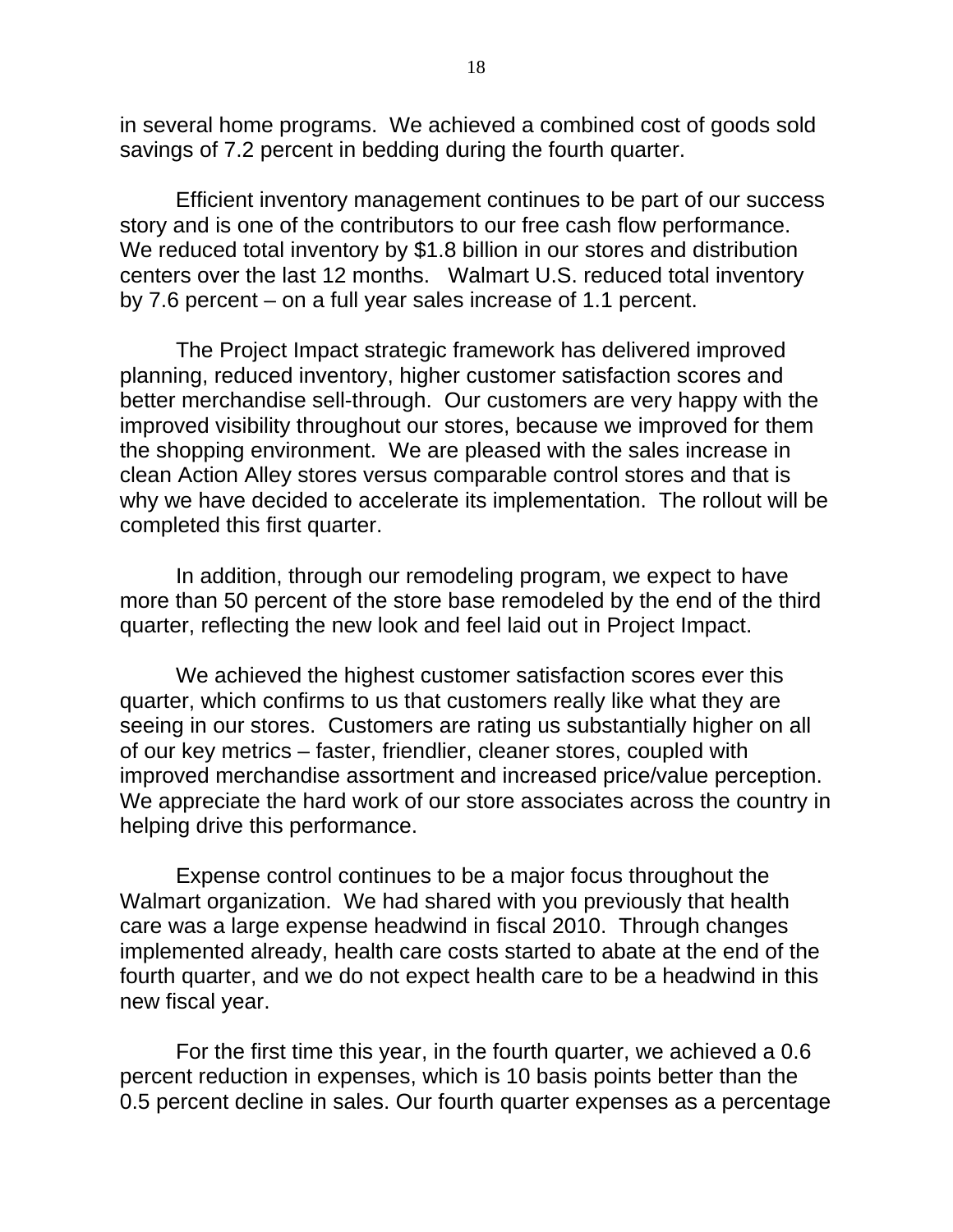of sales, were two basis points lower than last year. However, without the \$73 million restructuring charge that Charles talked about earlier, expenses as a percentage of sales, were 12 basis points lower than last year.

Labor productivity continues to increase and fourth quarter payroll expense was down 10 basis points compared to last year. In addition, indirect expenses such as utilities and store supplies were also down significantly.

We also increased our advertising presence significantly this year through higher co-op advertising spending. Remember that the support we receive from suppliers related to co-op advertising is included in gross margin, while the expenses are classified in our SG&A line.

For the full year, SG&A expense grew by 2.9 percent, driven mostly by health insurance costs. Labor productivity increased for the full year, and payroll expense for the stores was essentially flat as a percentage of sales with last year, in spite of significant increases in hourly wages. Utility costs and store supply expenses declined from the prior year. Excluding expenses related to co-op advertising that are substantially offset in gross margin, SG&A for the fourth quarter declined by 0.7 percent. Excluding expenses related to co-op advertising for the full year, SG&A increased by 2.6 percent.

Including the restructuring charge, operating income for the fourth quarter was up 5.4 percent on a sales decrease of 0.5 percent. Without the restructuring impact, operating income for the quarter rose 6.8 percent on a sales decrease of 0.5 percent.

For the full year, Walmart U.S. delivered its highest profit ever. We had operating income of more than \$19.5 billion, which was up 5.2 percent from the previous year. Again, excluding this year's restructuring charge, operating income would have been up 5.6 percent on a sales increase of 1.1 percent.

Other income for the Walmart segment was down from last year for both the fourth quarter and the year. Last year, other income was favorably impacted by a number of miscellaneous items, none of which was individually significant to the financial statements.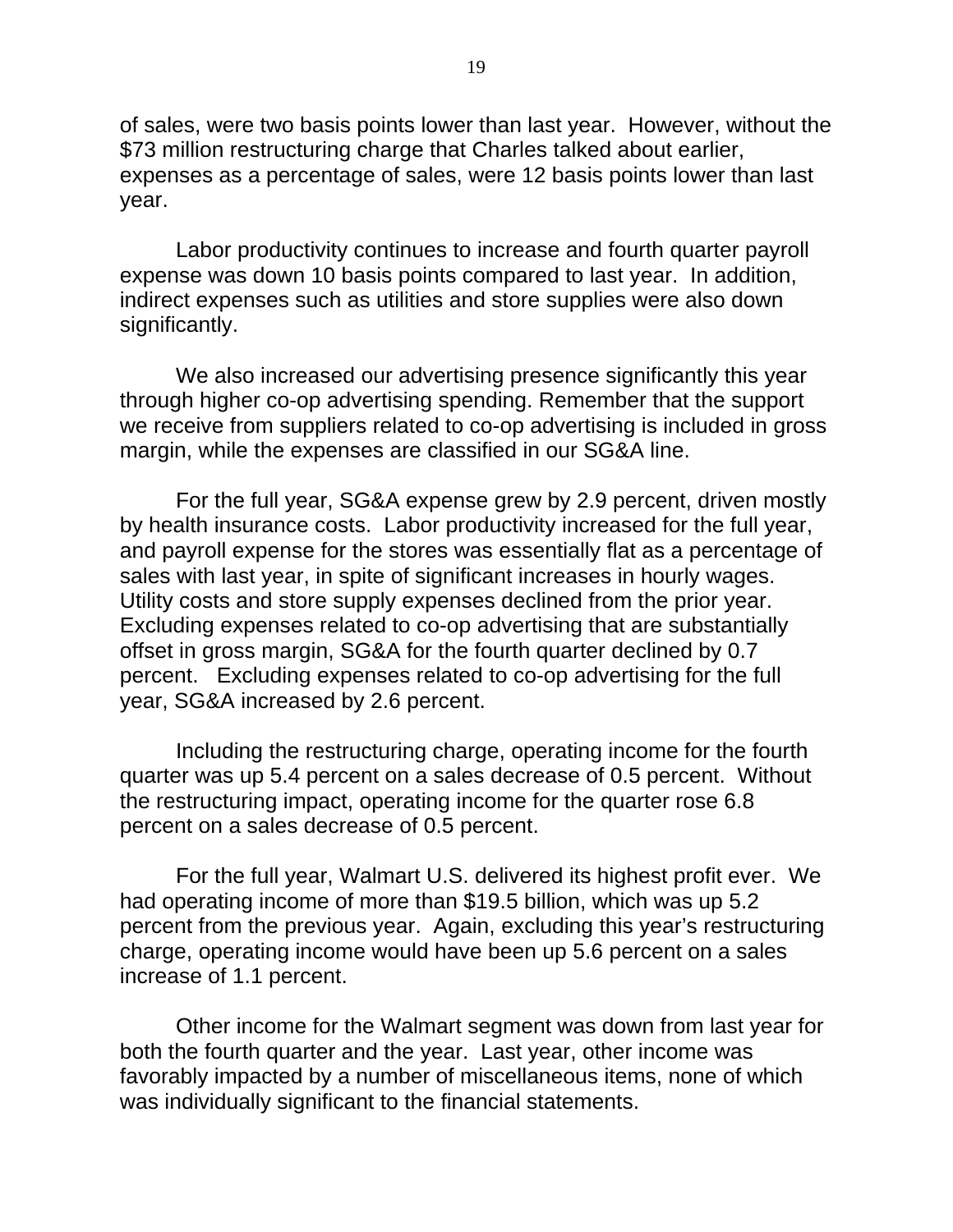Let's move now to highlights of our various merchandising units for the fourth quarter.

As I pointed out earlier, grocery results continue to be heavily impacted by deflation. On a comparable basis to grocery retailers who report comps including food, consumables and pharmacy businesses together, our sales were essentially flat year-over-year for the fourth quarter. We believe that food deflation pressures will abate by the beginning of the second quarter of this new fiscal year.

By itself, comps in health and wellness were very solid. Our pharmacy business remains strong and we continue to outperform the competition in this area. Maintenance and wellness categories, such as vitamins and adult nutrition, are generating consistently strong comps. Unit growth in optical has been very positive, driven by new lower price points and our 1-800-Contacts initiative.

Our Great Value program is fully rolled out across the food and consumables area, and we are seeing solid mid-single digit sales increases, which compare very favorably to the overall grocery flat comp. Our customers give us a lot of credit for having expanded the product offering. What the customer now sees is a single point of view across many aisles. Without a doubt, our customers now consider Great Value a brand, rather than a collection of items.

Hardlines and seasonal sales were soft during the period, as we believe customers reduced discretionary spending on decorative items during the holiday season. Solid merchandise sell-through reduced the need for markdowns during the quarter. Cold and snowy weather in late December and January drove strong comp sales in automotive and seasonal hardware.

In home, we saw continued strength in any product related to eating and entertaining at home, while sales of more discretionary items were softer than last year's fourth quarter.

 We are disappointed with our apparel performance for the quarter and for the year, and a full review of our apparel merchandising strategy has been under way now for a few months. We have refocused our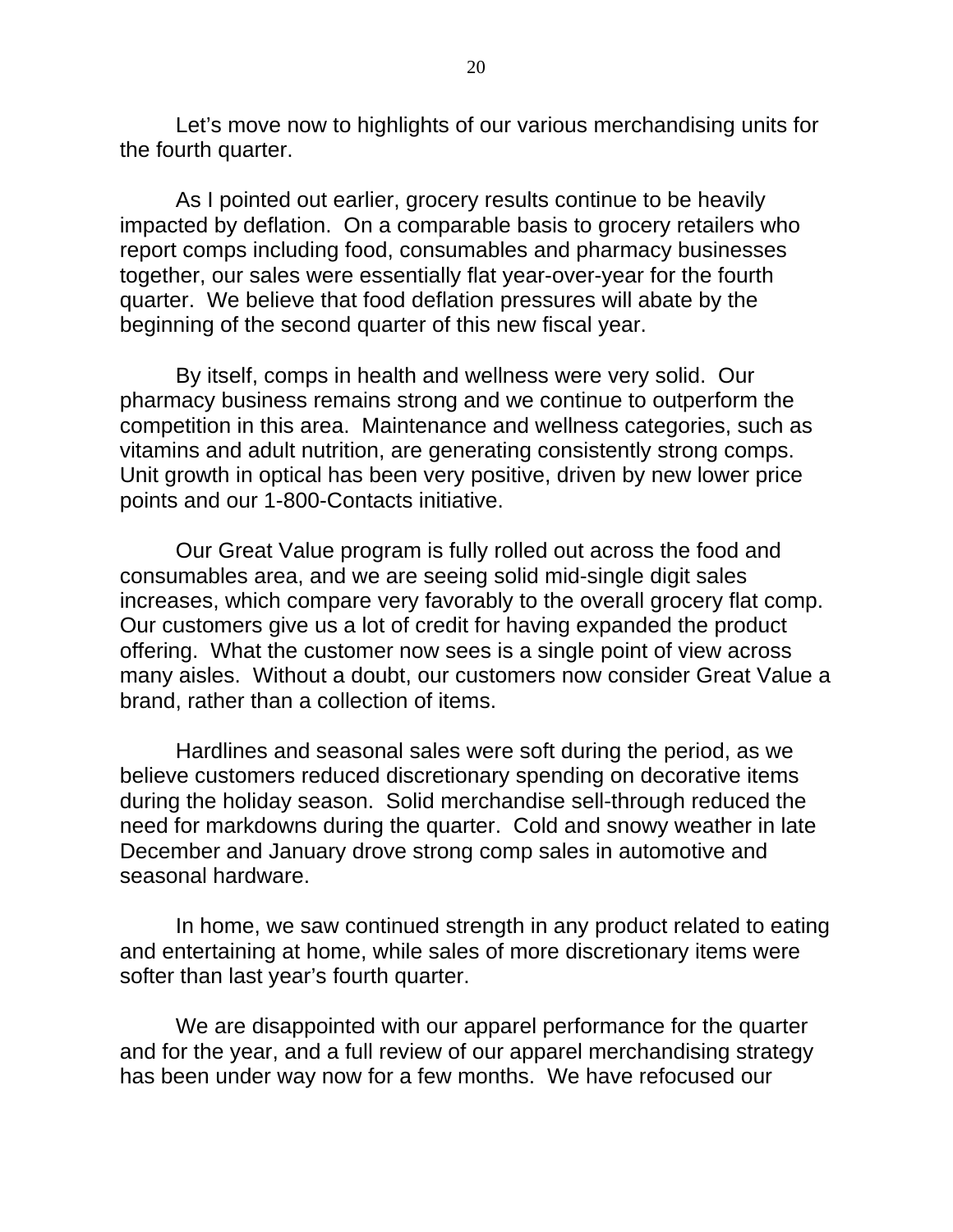efforts on the basics business, which continues to perform well, and we are pleased that our apparel inventory is clean throughout the chain.

I spoke earlier about the deflation impact on electronics, which is the dominant category within entertainment. In toys, which also are in entertainment, sales of key items such as bicycles, ride-ons, and licensed products were strong for the holidays. Prudent buying decisions also led to reduced end-of-season markdowns.

 Walmart Financial Services experienced strong fourth quarter net income growth, driven by check cashing and other money services. For the full year, financial services experienced strong double-digit income growth from check cashing, the \$3 MoneyCard, and the continued expansion of the Walmart MoneyCenter.

 Walmart.com had an outstanding fourth quarter, delivering sales growth over 30 percent compared to last year. Site traffic and order growth both exceeded the market. It is no small accomplishment that fiscal 2010 traffic to the site exceeded one billion visits. Without a doubt, these results reflect the strength of the Walmart brand across multiple channels.

 Now, let me move on to talk about some of our important business initiatives. We are escalating the next phase of Project Impact to leverage our size and scale to drive greater efficiencies and lower the cost of goods to help accelerate growth. A series of changes within the Walmart U.S. structure has moved us further along in our execution of this plan, while our recently announced global sourcing initiatives will further complement our efforts in this area.

We have aligned the critical new store decision process by integrating Walmart's Realty Division with Store Operations and Logistics under the leadership of Bill Simon, our chief operating officer. Additionally, we have redefined responsibilities for our new merchandising execution group.

This fiscal year, in spite of a challenging environment that led to softer sales, the Walmart U.S. business significantly increased ROI. Gross margin improvements, solid expense management, continued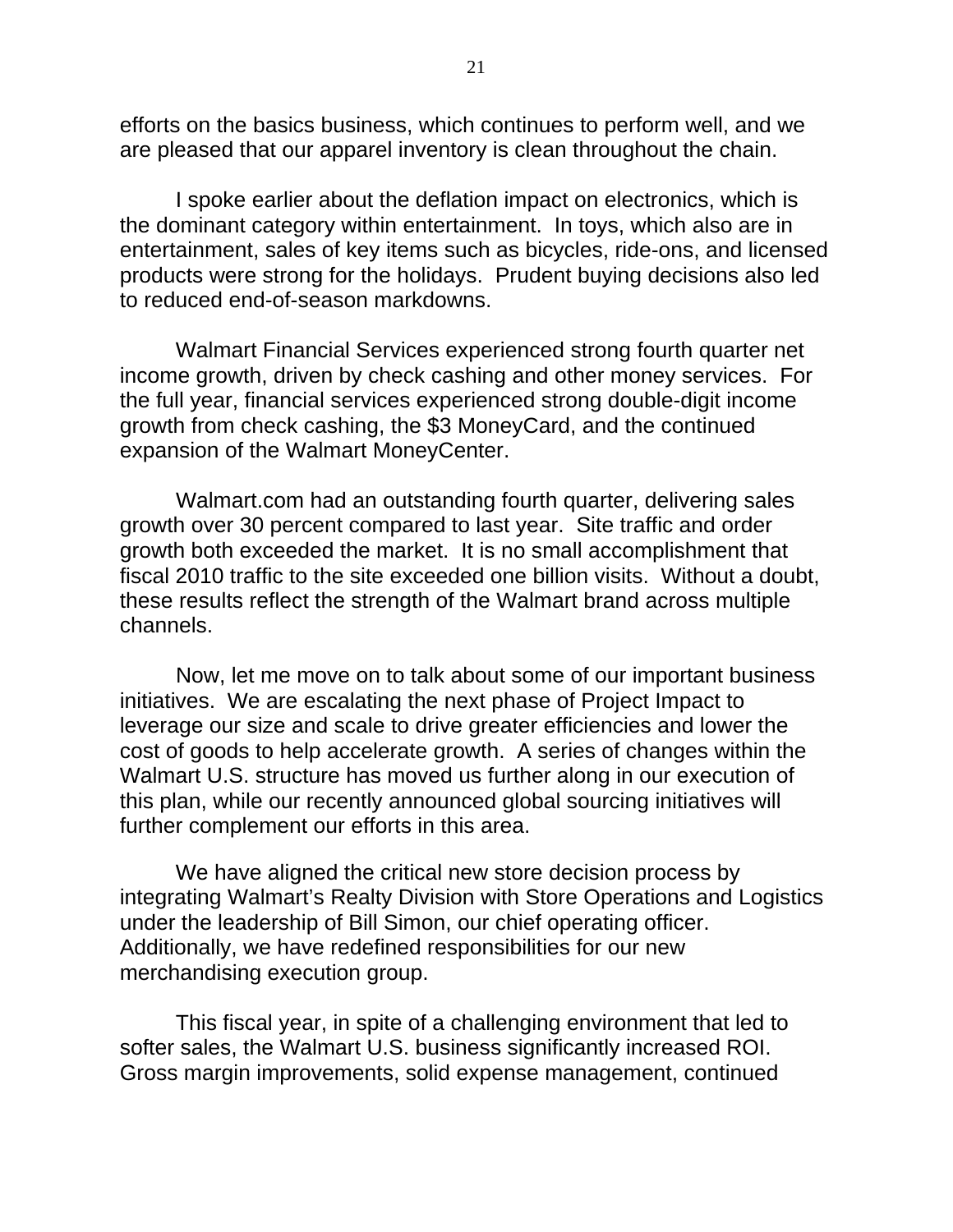strong inventory management and capital efficiency drove this increase and led to a very strong free cash flow performance.

The first quarter of fiscal 2011 is now under way. Customers remain cautious, especially in discretionary spending. Personal finances remain the top concern facing consumers in our latest monthly research report. Concern about unemployment remains much higher compared to last year, followed by concerns about the cost of living and the economy.

 I will close the Walmart U.S. discussion with our comp guidance. Our 13-week comp without fuel for the first quarter last year was 3.6 percent. We are forecasting a comp without fuel, to be flat, plus or minus one percent for the 13-week period from January 30 through April 30, 2010.

Now, let me cover two other areas: global sourcing and global.com. I mentioned earlier some efforts of our global sourcing teams. These are still in the early stages, but we have kicked into high gear our efforts to leverage our size and global footprint to reduce the cost of goods that we import into retail markets around the world, and to strengthen our responsible sourcing initiatives.

The core of our strategy will be to increase direct sourcing for the company's private brands that represent more than \$100 billion at cost. Our Global Merchandise Centers will drive efficiencies in both general merchandise and food sourcing. In addition, we have signed an exclusive sourcing agreement with Li & Fung to have the company serve as a buying agent for Walmart for general merchandise.

I'm excited about the opportunities to lower the cost of goods sold, further improve the quality of products, and accelerate the speed at which we can bring innovation to the market. Walmart also remains committed to ensuring that all products are sourced in a responsible, ethical and sustainable manner.

Before I pass things over to Doug for Walmart International, let me cover our recent announcement on global.com. Earlier, I shared that Walmart.com had a strong fourth quarter. We are redefining roles and responsibilities within our global dotcom organization and we are excited about the opportunity to accelerate the growth of Walmart's multi-channel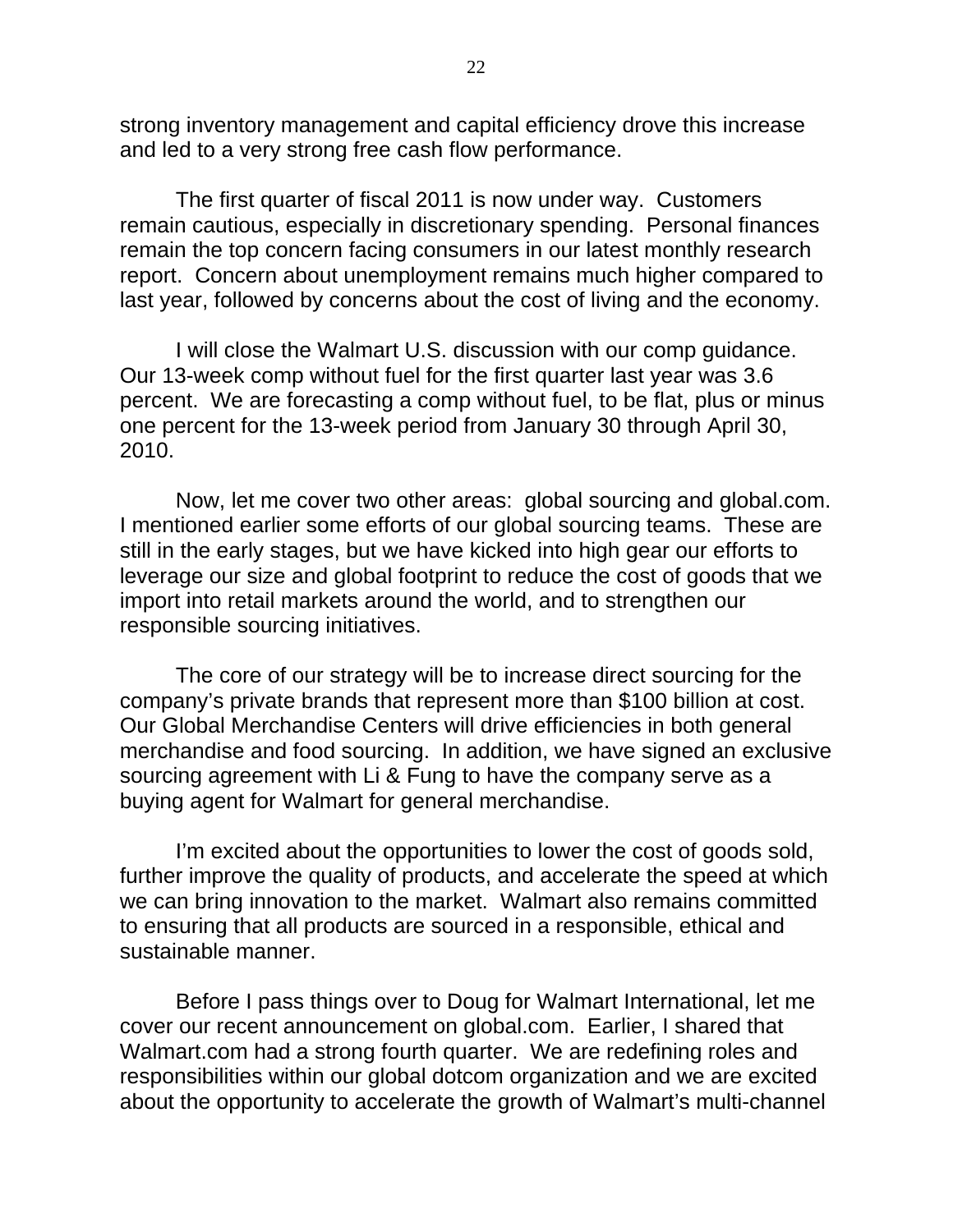initiatives around the world. Customers will be able to experience the brand where ever and whenever they want. I will share more on this opportunity in the near future.

Now, I will pass it to Doug. Doug …

### **Doug McMillon: Walmart International**

Thanks, Eduardo.

As I end my first year leading the International division, I can't help but reflect back on the history of this great division. It is amazing how much we have accomplished since expanding the Walmart business outside the United States in the early 90s. And, we have so much more to accomplish in front of us.

During the past two decades, we've expanded our expertise to operate successfully in emerging markets, run smaller stores and tailor various formats to local needs. We have integrated our organization's culture to reinforce strong customer service in all our markets. We continue to move with even greater speed, and we create freedom within a framework in the markets.

In the future, we can strengthen our effectiveness in leveraging our size and expertise. It's exciting to know that we are successful outside the United States and that we have a lot of upside in future years. As Mike said earlier, all our countries are focused on delivering growth, leverage and returns.

Our International business is a large part of global Walmart. While acquisitions have played a big role, we have grown our business organically as well. In fact, organic growth has driven well over half of our International revenues. The **growth** prospects in markets like China and Brazil give us confidence that we can build on the momentum we've experienced during the last several years. We're really pleased with our start-up operations in India and see substantial opportunity there as well.

Along with our long-term growth story, it is encouraging to see that a business our size can grow sales 11.9 percent on a constant currency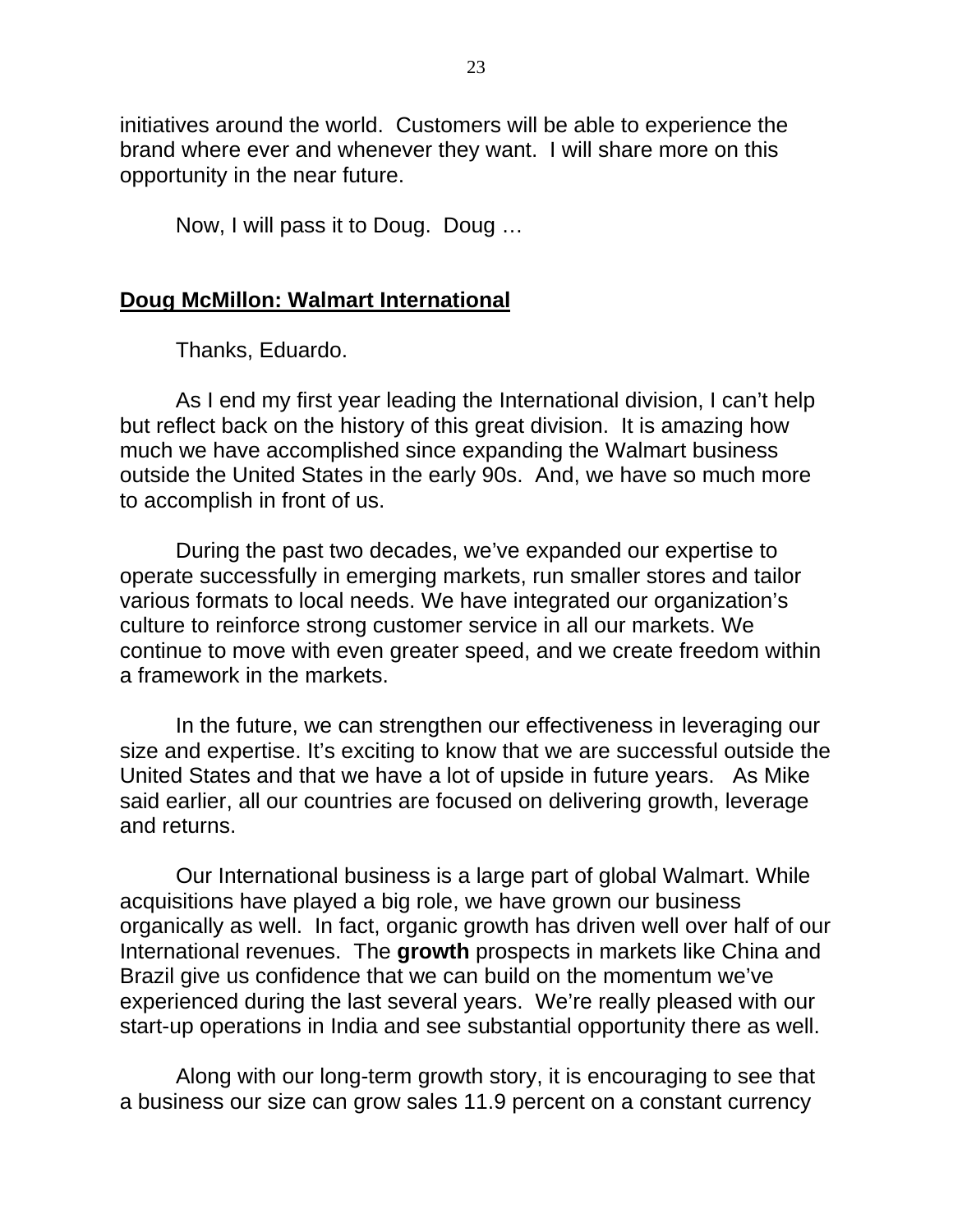basis, as we did in the fourth quarter versus last year. We delivered this performance on strong underlying comps, new store growth and the Chilean acquisition . . . and we grew fourth quarter operating income faster than sales.

I'm excited about our effort in the area of leverage. Leverage means multiple things to our International operations. Of course, we are focused on leveraging operating expenses. In fact, before the effects of currency exchange rates and our acquisition in Chile, expenses only grew 5.2 percent in the fourth quarter, and 6.3 percent for the full year. You'll hear more about that when we discuss our quarterly results.

Leverage also means a dedication to using our collective knowledge and best practices around the globe. The Marketing Center of Excellence we created in the U.K. last spring has improved our ability to communicate price in stores around the world. In addition, as some of you know, we reorganized our division in November to focus on leveraging our size and expertise. We can create additional leverage in process consistency for an area like back room inventory receiving, for example.

Our efforts in growth and leverage are geared toward increasing the returns on our invested capital. We know we can generate solid returns from our organic growth. This past fiscal year, we added more than 500 new stores. The more predictable returns from organic growth in our established operations like ASDA, Walmex and Walmart Canada allow us to balance our risk profile.

We are able to follow through on our priorities because of the commitment of our associates around the world. They have helped us deliver another strong quarter in what we all know has been a challenging economic environment in most markets. I've attended store manager meetings in India and Central America these past two weeks and I wish you could've seen their energy. Our associates and our leaders in International continue to take market share and look for ways to improve.

Now, as we move to the specific results for the fourth quarter, I want to remind you of the impact of currency exchange rate fluctuations. As you know, we translate our financial results from various international currencies into U.S. dollars, and the effects of this translation have been a negative factor in our financial results over the past four quarters. The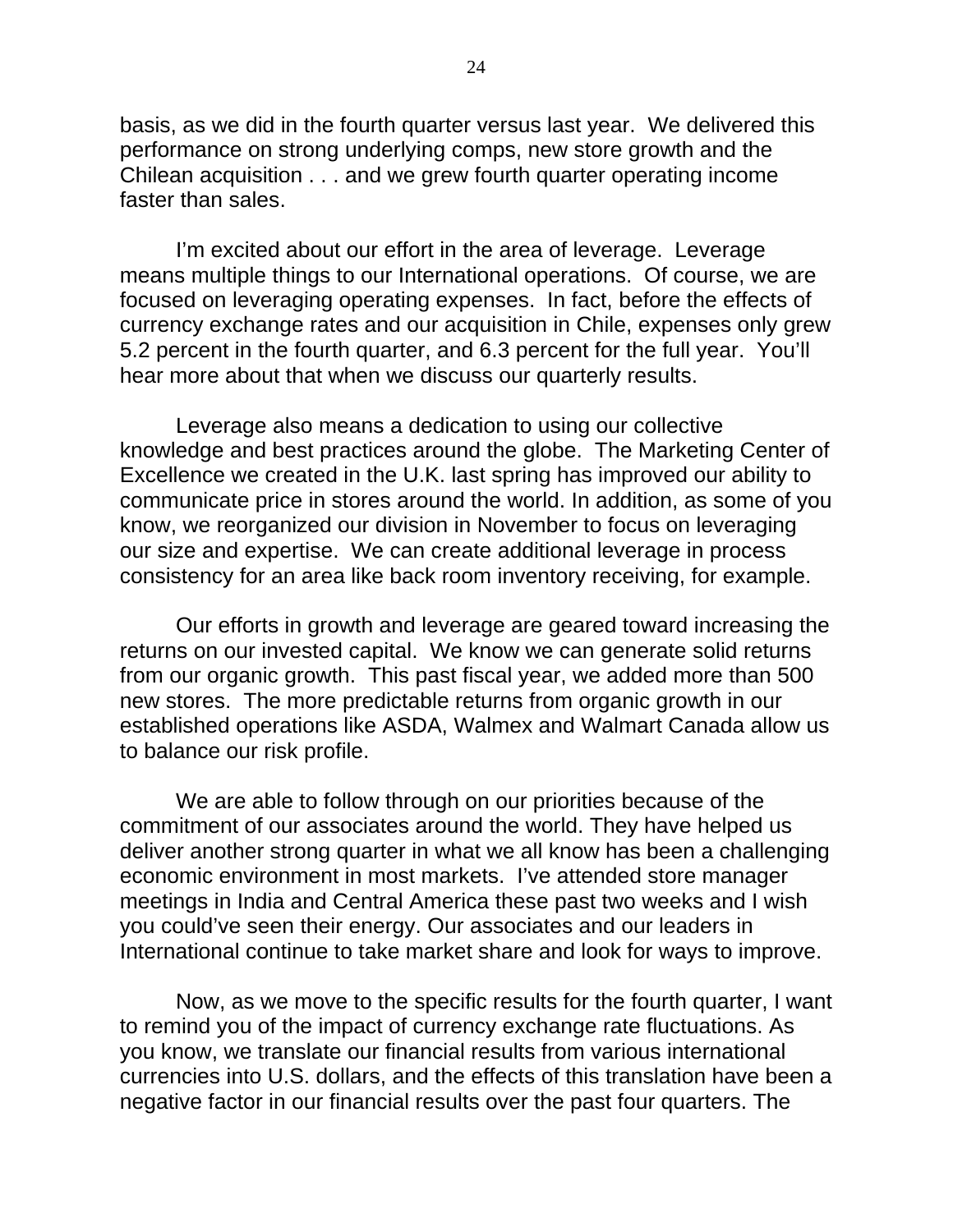trend in the U.S. dollar has changed, and the translation has been a positive factor in our financial results for this quarter.

Our results in the fourth quarter of last year through to the third quarter of fiscal 2010 were negatively impacted by the strengthening U.S. dollar in late 2008.

International net sales for the fourth quarter were \$29.6 billion, an increase of 19.5 percent from last year. This includes a \$1.9 billion **positive** impact from currency exchange rate fluctuations. On a constant currency basis -- without the impact of exchange rate fluctuations -- sales were up \$27.7 billion, or 11.9 percent over last year's fourth quarter.

Our constant currency sales increase for the fourth quarter is due primarily to strong performances in the United Kingdom and Mexico, new store growth in Brazil and China, and the acquisition of D&S in Chile.

International's operating income for the fourth quarter was up 26.9 percent from last year to \$1.9 billion, including \$122 million of positive effects from currency exchange rate fluctuations. On a constant currency basis, our operating income grew faster than sales at 18.7 percent.

In the fourth quarter, we continued the trend of the first three quarters of fiscal 2010 . . . leveraging our constant currency expenses over last year before the impact of our Chilean acquisition. We maintained our constant currency gross margin while other income was flat as a percentage of sales.

We've also had a great full year performance in fiscal 2010. Net sales for the year were \$100.1 billion, up 1.3 percent after the negative \$9.8 billion impact of currency exchange rate fluctuations. Our constant currency basis sales were up 11.2 percent, and excluding our acquisition of D&S, they were up 7.7 percent. Operating income for International was \$5.0 billion, up 1.9 percent over last year, after the negative \$540 million impact from currency. On a constant currency basis, full year operating income increased 12.8 percent.

Before we move to the country details, let's discuss inventory. We continue to make the focus on inventory a priority and have seen improvement. Overall, we've reduced our days on hand since the end of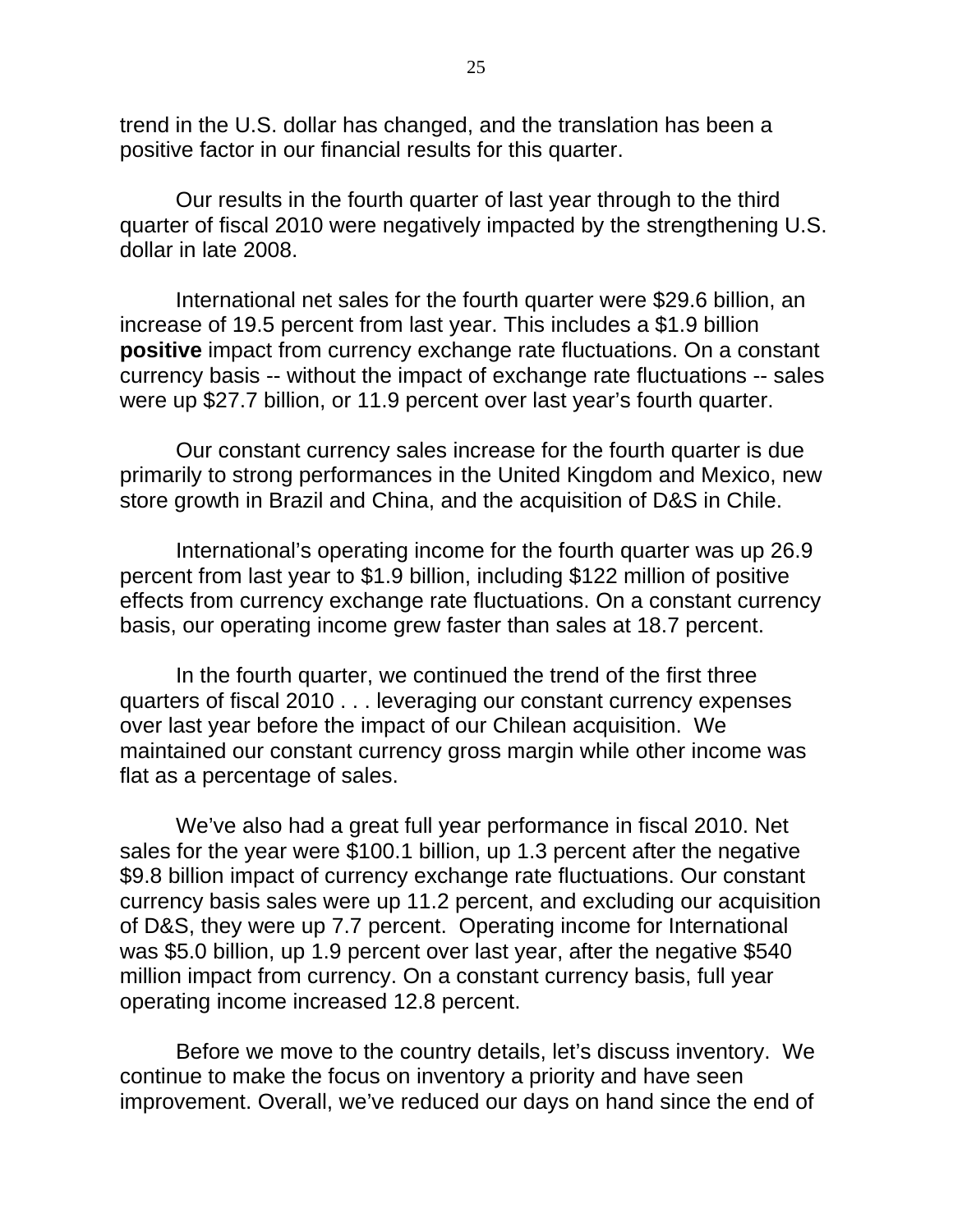fiscal 2009. The United Kingdom, Mexico, and Canada are performing well.

Now let's get into the results for several of our markets. Before we do, let me remind you that we hold country management accountable for their results on a local currency basis, without the impact of potential swings in exchange rates. The following discussion of country results excludes the impact of currency.

My congratulations go out to the ASDA team on delivering great performance in fiscal 2010. ASDA had a strong year -- ending with its highest ever market share, according to TNS, and operating income growth ahead of sales growth.

ASDA's comp sales growth without fuel was 4.6 percent for the fourth quarter and 6.0 percent for the full year, primarily driven by increased customer count, but also by higher average ticket. There was inclement weather in the United Kingdom at Christmas and into the New Year, which forced people to shop closer to home, and affected customer traffic.

Food continued to provide strong sales growth for ASDA even in the wake of slight price deflation. Both George apparel and general merchandise outperformed their respective markets, with George seasonal merchandise benefitting from cold weather. General merchandise saw significant growth in music, video and games.

ASDA's web-based food home shopping service now reaches more than 97 percent of the population. The non-food internet platform also had strong performance, and customers can now pick up their online purchases in many of our stores.

Excluding fuel, ASDA's gross margin was relatively flat for the fourth quarter. ASDA's profit grew ahead of sales in every quarter in fiscal 2010 and expenses as a percentage of sales declined as the ASDA "we operate for less" program continues to deliver efficiencies in stores, distribution centers and the home office.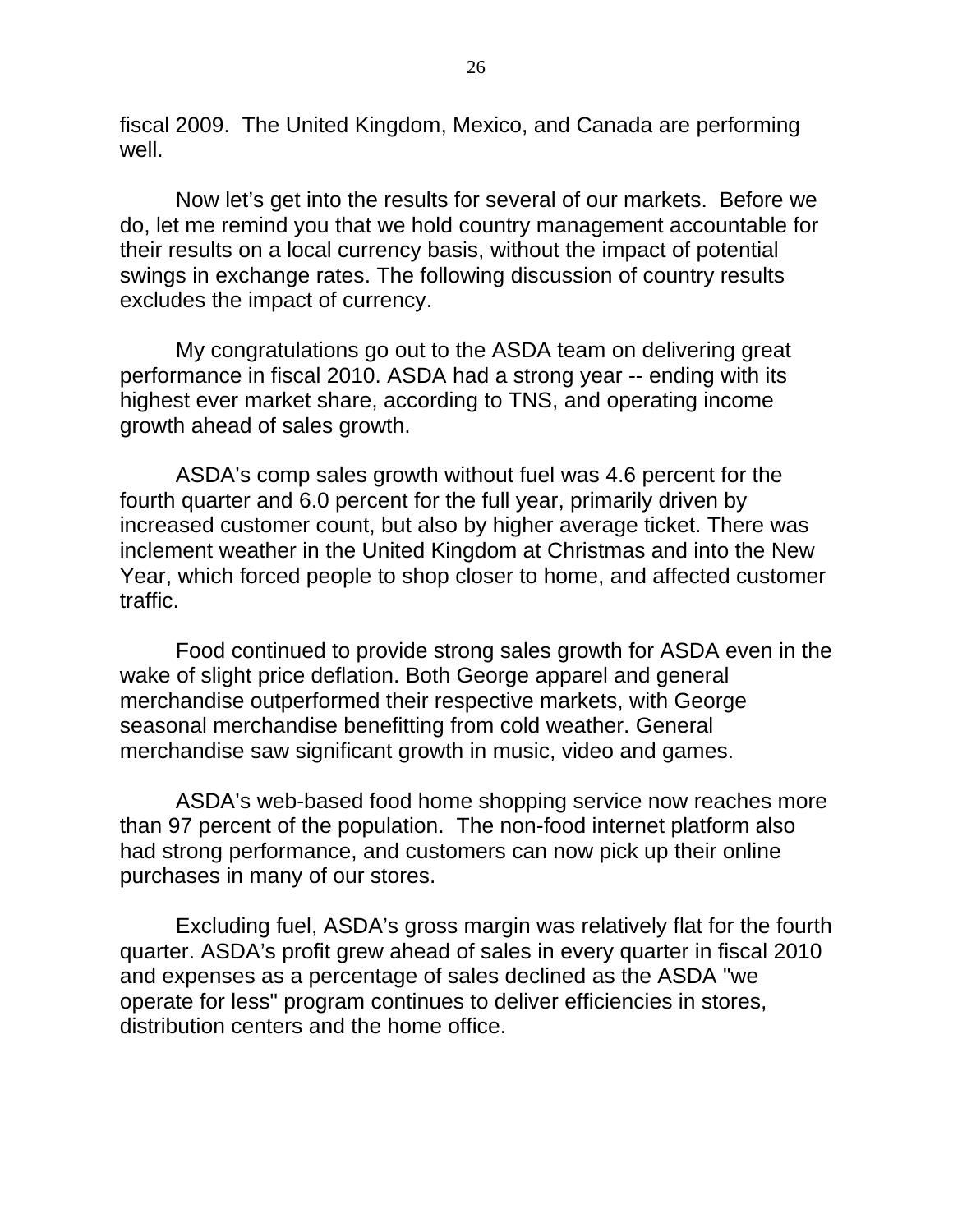On the development front, ASDA opened 13 new stores in fiscal 2010 and relocated another 2 to larger locations. Of the new stores, 3 were ASDA Living stores. During the fourth quarter, 3 new stores were opened and 1 was relocated.

As we enter the new year, ASDA has renewed its focus on EDLP with its largest ever rollback campaign. Given the uncertain economic outlook in the U.K., we remain confident that an EDLP strategy remains the best way to help our ASDA customers save money every day.

In Mexico, Walmex continues to shine with sales growth, gains in market share according to ANTAD, and operational efficiency. In fact, Walmex continues to win on its plan to grow 50 percent faster than the market and gain market share from both formal and informal markets.

At Walmex, fourth quarter sales increased 10.4 percent over last year, while comparable store sales grew 3.8 percent. Growth came from price campaigns, electronics, and home lines. Traffic was up 3.8 percent , with an average ticket essentially flat on price investment.

Walmex same store sales for self-service formats grew by 3.9 percent for the full year, while same store sales for the industry, excluding Walmex, declined by 1.1 percent.

Walmex reports separately its earnings under Mexican GAAP. We report our worldwide results using U.S. GAAP. Under U.S. GAAP, fourth quarter gross margin was relatively flat to last year, while operating expenses were leveraged down as a result of sustainable low-cost operating programs.

Operating income growth at Walmex significantly outpaced sales growth. For the year, Walmex sales grew 10.4 percent and operating income grew even faster at 16.9 percent. Even with 275 new stores this fiscal year, expenses grew slower than sales at 8.1 percent.

Walmart Canada's fourth quarter sales grew 2.6 percent over last year, primarily due to the supercentre expansion program. We now operate 84 supercentres in Canada, exceeding our target of 83 for this fiscal year.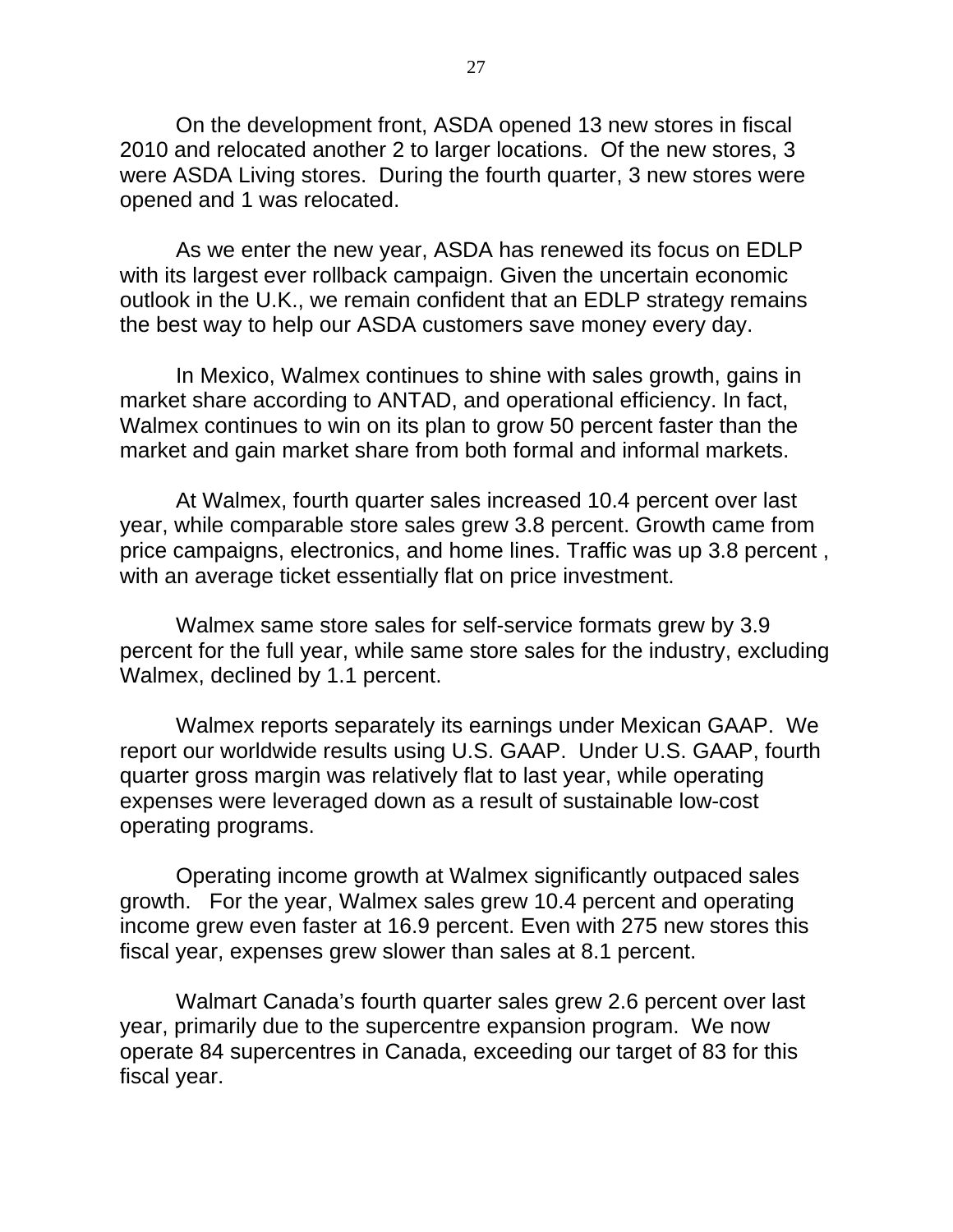Fourth quarter comparable store sales in Canada declined 1.1 percent, impacted by unseasonably mild winter weather, an H1N1 scare, and an overall weak economy. Customer traffic was down 0.5 percent and average ticket was down 0.6 percent for the quarter. Overall sales growth was led by food and consumables, partially offset by softer sales in apparel and general merchandise items. Canada's comparable store sales for the full year were essentially flat.

Canada's fourth quarter gross margin increased slightly, even with the shift in sales to lower margin items. This was the result of improved vendor terms. With well-managed expenses, operating income grew faster than sales.

Moving south to Brazil . . . Fourth quarter sales growth in Brazil was 14.6 percent, with comparable store sales growth of 5.6 percent, both in real terms. Overall, customer traffic increased 6.3 percent and average ticket increased 7.8 percent in real terms. The best performances came from our cash and carry format, Maxxi, as well as TodoDia, our soft discount format.

We opened 61 new Brazilian stores in the fourth quarter, bringing our total fiscal 2010 new store count to 91. Despite pressure from our new store growth program, expenses as a percentage of sales improved from last year. Operating income in Brazil grew slower than sales due to margin pressure.

Now, moving on to Asia . . .

In Japan, overall sales declined 1.7 percent in the fourth quarter over last year and comparable store sales declined 1.9 percent. Price investment and deflation had a negative effect on average ticket. Sales and comparable store sales in real terms for the fourth quarter both increased over last year. For the full year, comparable store sales increased 0.3 percent.

We launched EDLP at Walmart Japan when our customers needed it most, in an economic slowdown. I am proud to say that we are seeing it take hold as Walmart Japan outperforms the market. As the year progresses, we will continue to expand EDLP across all categories.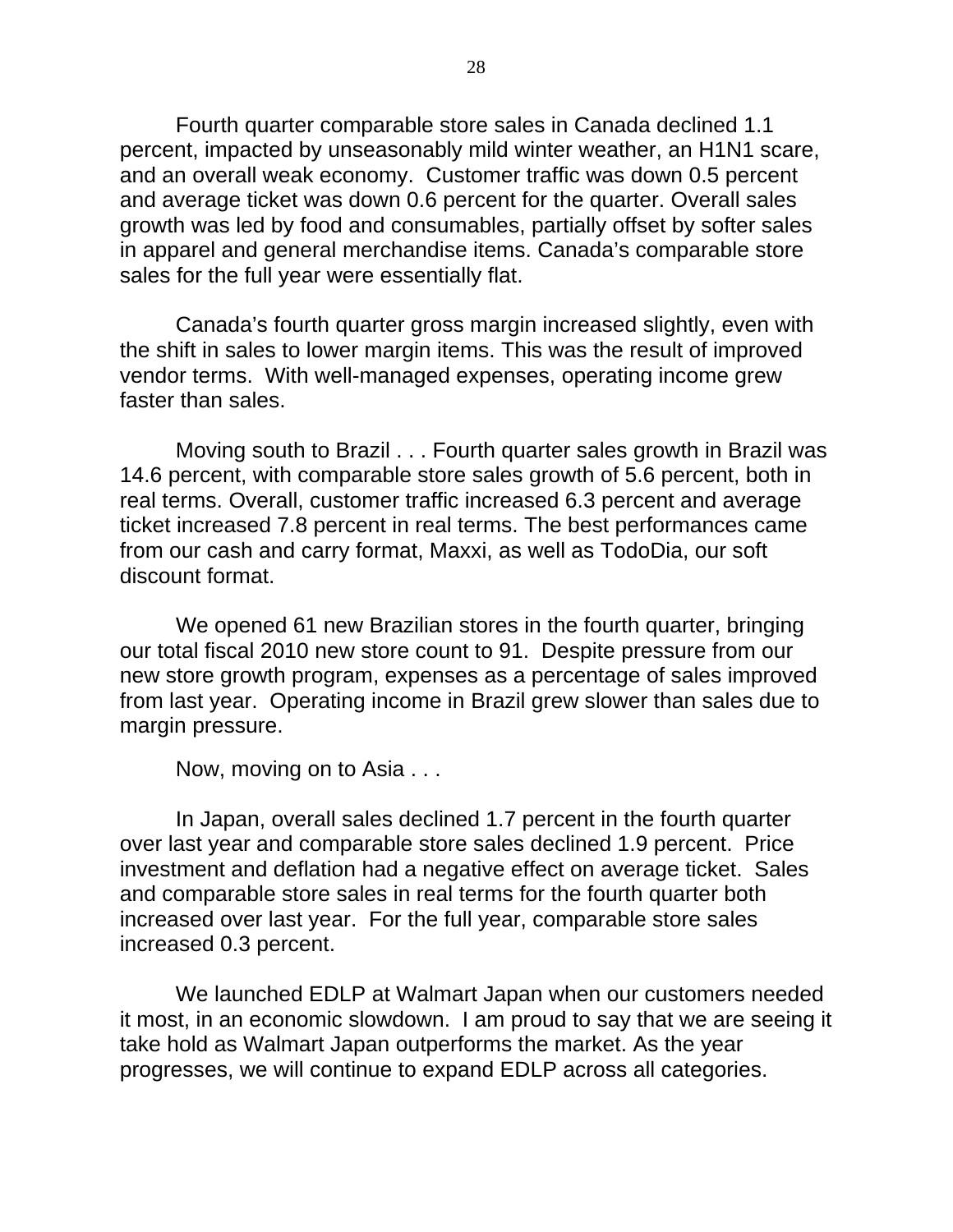Food and apparel sales were down, while general merchandise was up due to the EDLP shift, and gross margin was relatively flat. Expenses as a percentage of sales are down significantly from last year, as EDLC focus generates cost savings from labor and productivity initiatives.

I'm pleased to say that fourth quarter operating income at Walmart Japan grew faster than sales.

Rapid growth continued in China, with 14 new stores opened in the fourth quarter. This brings our total China store count to 279. Walmart China's operations delivered a 4.8 percent positive comp sales growth over the fourth quarter of last year, driven by price leadership initiatives. Average ticket grew and traffic decreased slightly.

Our combined China gross margin was down slightly from the fourth quarter of last year. However, operating income grew faster than sales because of continued successes in controlling expenses with productivity and sustainability initiatives.

Many of you are aware that our second close on the TrustMart acquisition was scheduled to occur this month. Due to the complex nature of the transaction, Walmart and the selling shareholder of TrustMart have mutually agreed to delay the second closing until November 26, 2010 to allow the conclusion of several administrative conditions of the transaction. In the meantime, Walmart and TrustMart continue to focus on their core mission . . . saving our Chinese customers money so they can live better.

Whether we're talking about that first Sam's Club outside of Mexico City, or our 4,000<sup>th</sup> International store, a Bompreco Hiper which opened in Brazil during fiscal 2010, our International associates are committed to outperforming the market, focusing on price leadership and enhancing the productivity loop . . . all so we can help our customers save money and live better. With this as our commitment, I'm confident that we can continue to strengthen our market presence and grow profitability in fiscal 2011.

Now, I'll turn it over to Brian for the update on Sam's Club. Brian…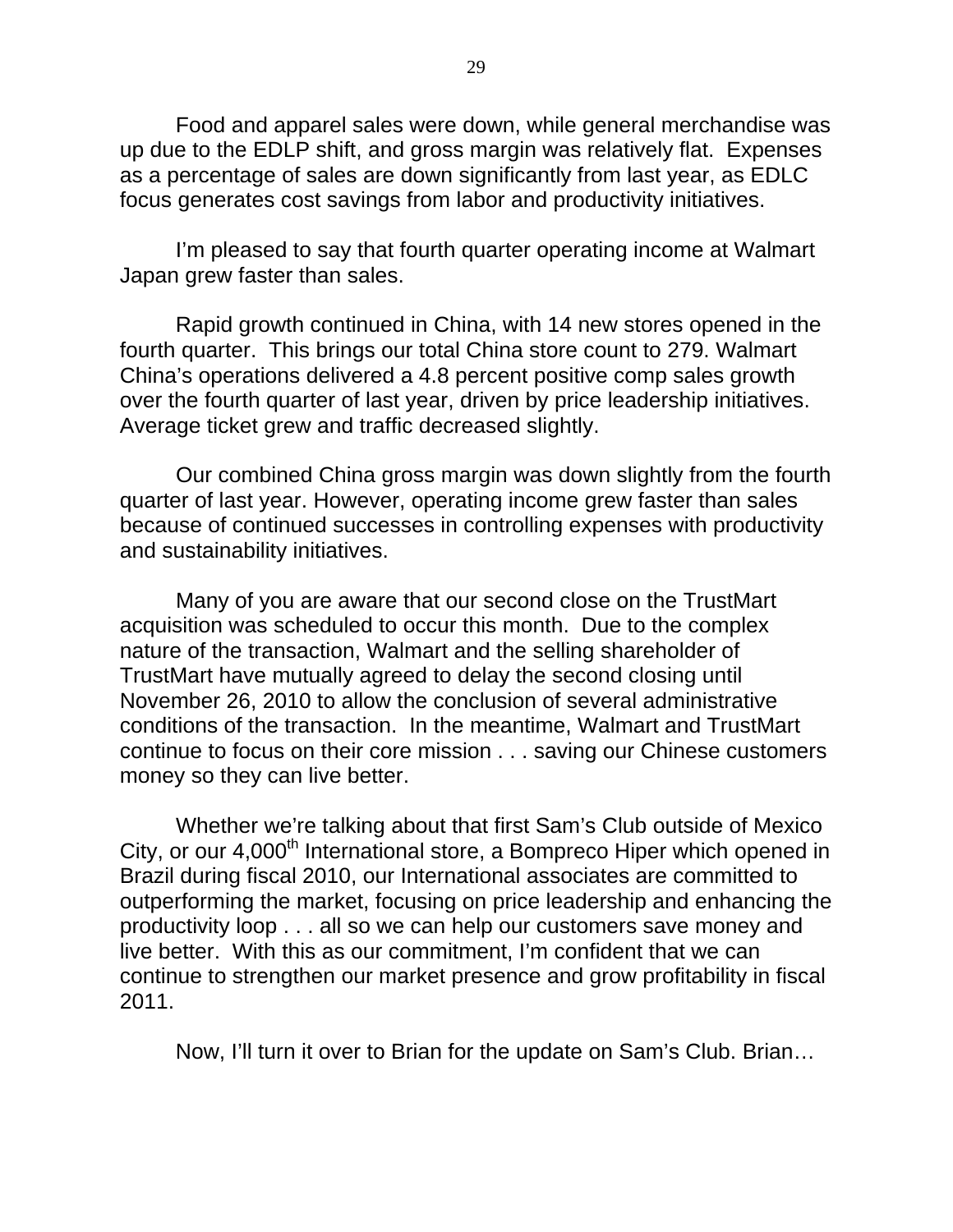# **Brian Cornell: Sam's Club**

 Thank you Doug. We continue to be pleased with the momentum at Sam's Club, and I am excited about sharing our results today.

However, before I get started, it's important to note that the results I am discussing today **exclude** charges related to the 10 club closures, and the recently announced initiatives related to our demo and club membership rep programs.

Now, let's move to some highlights for the fourth quarter:

- We continue to see broad-based strong sales performance in fresh and health & wellness categories. More specifically, we had strong performance in numerous categories, including meat, produce, consumables, baby, pharmacy and OTC. I'm also pleased with the recent sales strength of our apparel business, due in part to improved relevance and assortment driven by our merchandising team.
- Overall comp traffic increased 40 basis points and comp ticket increased 30 basis points in the fourth quarter.
- The eValues program continues to drive strong Plus membership income, as upgrades to Plus continue to significantly outpace last year.
- I'm very pleased to report that Sam's Club leveraged operating expenses in Q4 with significant in-club efficiencies. At the same time, we continue to see improvement in our membership experience scores. Our focus on expense leverage is expected to continue as we move forward.

Now, let's turn to the overall financial results.

For Q4, total sales for Sam's Club, excluding fuel, increased to \$11.4 billion, or an 80 basis point increase over last year. Including fuel, fourth quarter sales were \$12.3 billion, which is a 3.8 percent increase, primarily due to cycling lower fuel prices from last year. Fuel prices in Q4 this year are approximately 44 percent higher than prices in Q4 last year. Club comp sales, excluding fuel, for the 13-week period increased 70 basis points. Including fuel, club comp sales increased 3.7 percent.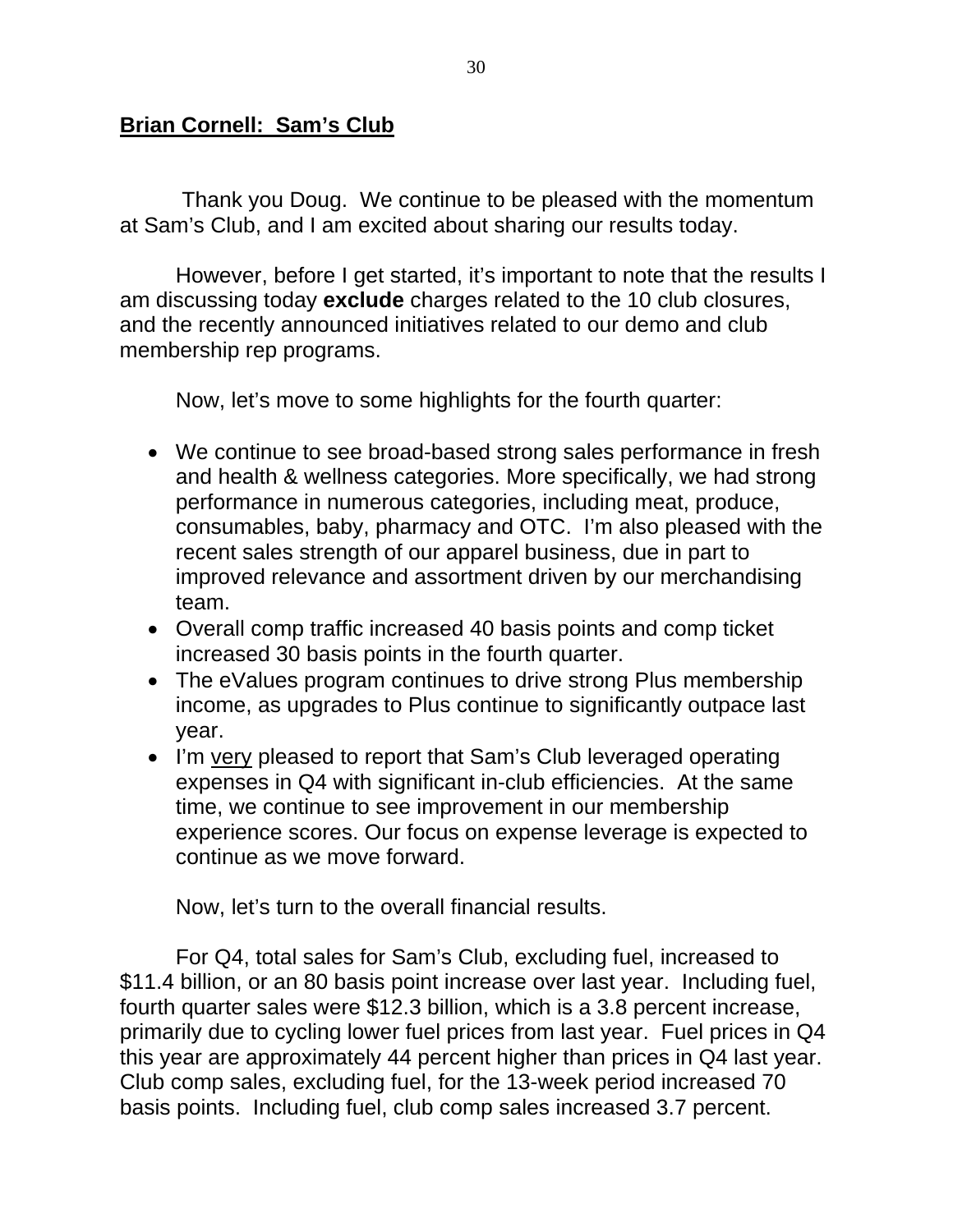Total Sam's Club sales for FY10, excluding fuel, increased by 1.7 percent versus last year to \$43.5 billion. Including fuel, sales for FY10 were \$46.7 billion, which is a decrease of 40 basis points versus last year, due primarily to lower fuel prices for the full year versus last year. For the fiscal year, comparable club sales, excluding fuel, increased by 1.4 percent.

For the fourth quarter, on an adjusted basis, operating income increased 9.4 percent versus last year to \$479 million. However, we had a number of positive items in Q4 this year, versus a number of negative items in Q4 last year, all that are individually insignificant. Collectively if you exclude these items, operating income growth was only slightly positive for the quarter. Operating income for the full year was \$1.7 billion, an increase of 2.4 percent, versus \$1.6 billion last year.

In addition to the sales strength in fresh, health & wellness and apparel, we continue to see good mix and profit performance in other categories, such as grocery, seasonal and home. A few key categories, including dairy, produce, meat and electronics continue to be impacted by deflation, which has been somewhat offset by strong unit growth. However, we expect that significant food deflation pressures will subside in the first half of the year. Additionally, tobacco continues to positively affect sales versus last year, primarily due to price increases. We're also pleased at the positive sell-through during the holidays on décor and seasonal foods.

Big-ticket discretionary categories, such as furniture and jewelry, continue to face sales pressure as members have tightened discretionary spending. Business member spending remained stressed during the quarter due to continued pressure on credit availability and the overall economic environment for many of our small business members.

Inventory management continues to be very positive. We reduced inventory by 9.5 percent versus last year, although some of the reduction is due to deflation. We actively managed our seasonal transition and, as mentioned, had excellent sell-through on apparel items. We are entering the new fiscal year in a strong inventory position.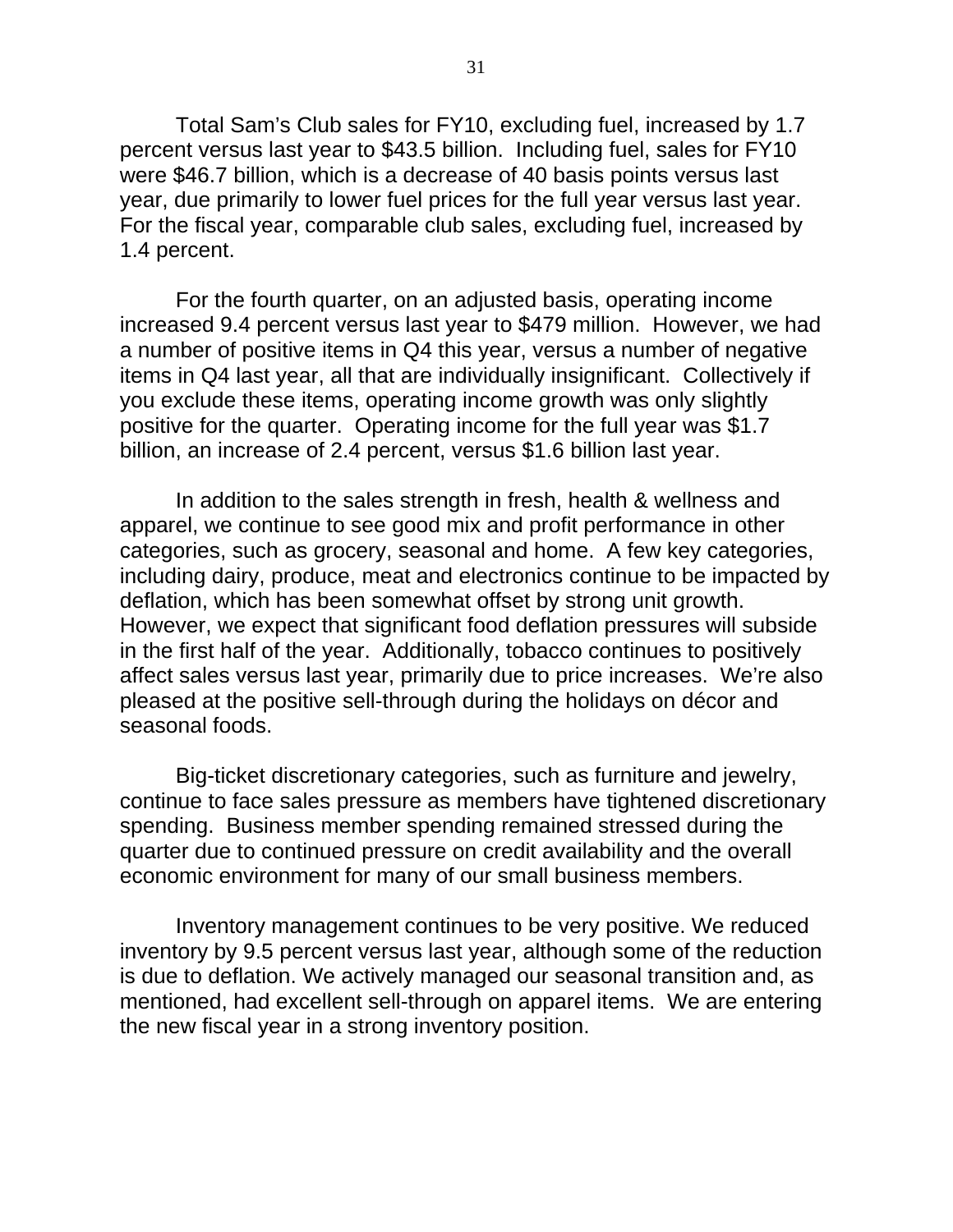As mentioned earlier, overall comp traffic and ticket were up for the quarter. Advantage comp traffic, excluding fuel, was positive for the 13 week period, while Business comp traffic, excluding fuel, declined slightly. Business average ticket, excluding fuel, increased slightly for the 13-week period, while Advantage average ticket, also excluding fuel, was basically flat.

Gross margin, excluding the impact of fuel, increased 19 basis points for the fourth quarter, primarily driven by the continued shift in merchandise mix. Including fuel, gross margin for the fourth quarter declined 23 basis points, primarily due to cycling last year's lower fuel prices.

As mentioned earlier, I'm very pleased with our progress on expense leverage and club efficiency. For the quarter, sales per labor hour increased 4.1 percent and our club wages were roughly flat in dollar terms versus last year. I'm pleased that we continue to improve our inclub efficiencies at the same time we are improving our in-club experience. Because of our 5 S program, which stands for sort, straighten, sanitize, standardize and sustain, we have more organization in our back rooms. This program is translating to less waste, higher associate engagement and higher productivity. I am very appreciative of the hard work of our club associates.

Membership and other income for the fourth quarter increased slightly versus prior year. The increases continue to be primarily driven by Plus membership upgrades due in part, to eValues. For the full fiscal year, overall membership and other income decreased 1.5 percent.

However, membership income for the year increased by 2.1 percent versus last year, with most of the improvement due to an accounting adjustment previously discussed in the third quarter. Other income, other than membership income, was down approximately 30 percent for the year. Other income last year was favorably impacted by a number of miscellaneous items, none of which was individually significant to the financial statements.

The eValues program continued to drive strong Plus upgrades, while new sign-up performance was down versus last year. Renewal rates across the membership categories continue to be relatively flat, but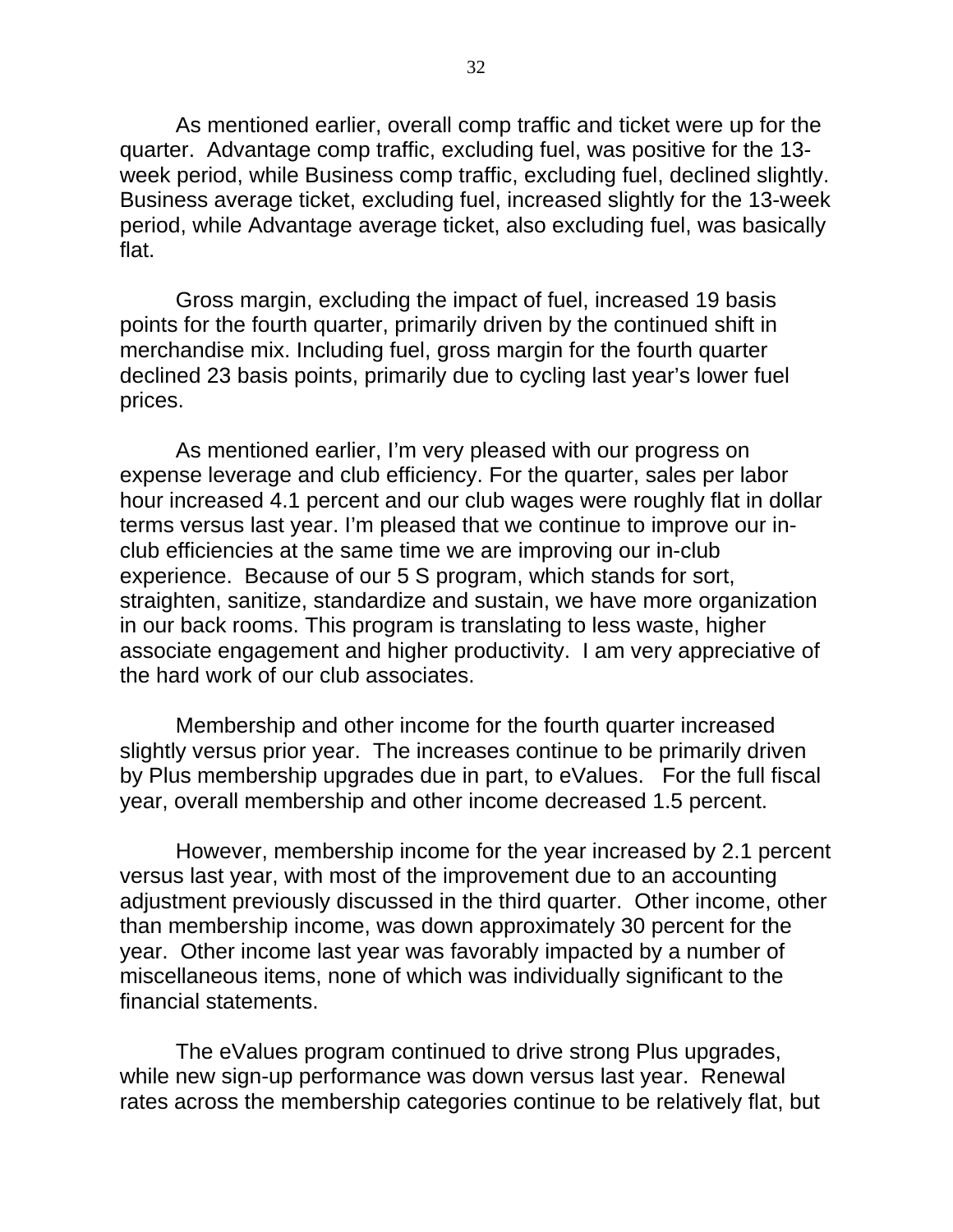with more renewals occurring in-club versus via mail. Add-on Business memberships continued to face headwinds given the challenges that many small business owners continue to face. We will continue to look for innovative ways to drive traffic, renewals and upgrades of existing members.

We have started the new fiscal year and we remain focused on providing value and quality to our members. The changes we recently announced in the fourth quarter, while difficult, are providing momentum for fiscal 2011.

We continue to focus on quality merchandise, membership engagement, club efficiencies and member experience.

- Through valuable member insights, we continue to look to make the best choices, category by category, for both our Advantage members and Business members.
- We are pleased with the early performance of Project Portfolio and we will continue to monitor and evaluate it to ensure we are improving the member experience and driving returns.
- We look to continue to leverage our existing member relationships to grow our membership, as well as grow the basket with existing members.
- We will continue to increase our pace of remodels to better serve our members as we drive growth and returns.

Despite the continuing challenging environment, we expect comp club sales **without fuel,** for the current 13-week period from January 30, 2010 through April 30, 2010, to be flat, plus or minus one percent. Our comp sales for this period last year were 4.2 percent without fuel.

I will turn the program over to Tom for the report card and guidance discussion. Tom …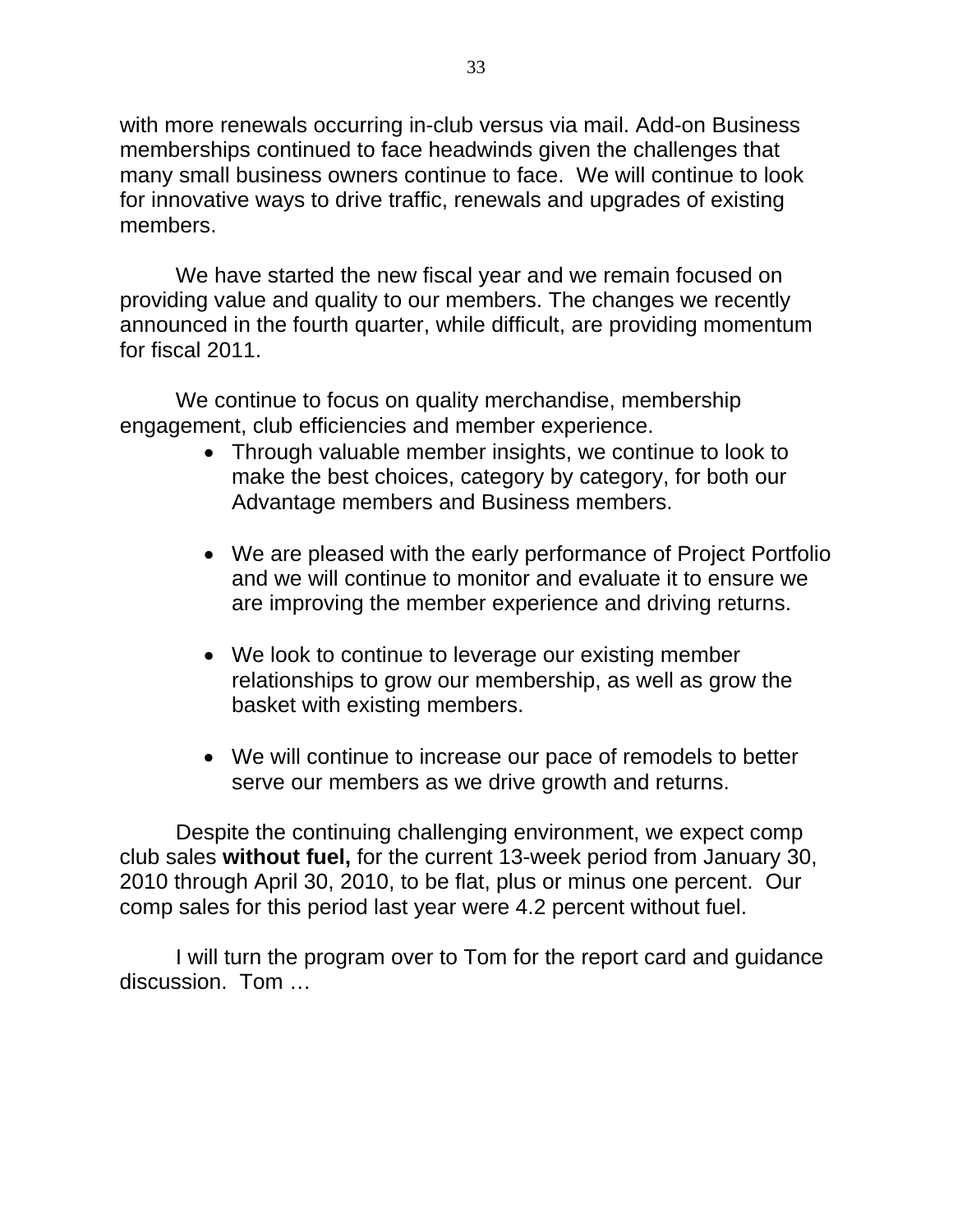### **Financial Analysis – Tom Schoewe**

Thanks Brian. Recall from our third quarter call in November that our quarterly financial report card focuses on growth, leverage and returns.

First, let's discuss **growth**. For the fourth quarter, we started cycling the exchange rate drops of last year and we actually saw a **benefit** from currency for the first time this year. However, this positive impact was small in comparison to the decrease we experienced for the full fiscal year. Let me point out that fiscal 2010 was an environment that was difficult to forecast, and challenging in which to operate. Deflation across categories such as food and electronics, as well as difficult comparisons, made top line growth tough.

Net square footage grew by 3.7 percent since the end of last year, to total square footage of more than 952 million square feet around the world. In fiscal year 2010, we continued our focus on capital efficiency, increasing capital outlays on remodels, building smaller supercenters, and closing 10 underperforming Sam's Clubs. Although our square footage growth was just a touch shy of our forecast of 4 percent, we added 34 million net square feet of retail selling space this year. The additional square footage was done completely by organic growth, since we did not have any acquisitions.

Next topic is **leverage.** Leverage is without a doubt, one of our strengths this quarter. We made a commitment in October to focus on expenses and in the fourth quarter, we made real progress. The company leveraged expenses in the fourth quarter, which directly reflects the underlying performance of all the segments. Each and every quarter going forward may not rival the results of this quarter, but we have a renewed commitment to the productivity loop in fiscal 2011 and beyond.

Eduardo also shared with you that we are seeing early benefits of our global sourcing initiatives. We believe we are well positioned to see the cost of goods sold come down, which will allow us to continue our price leadership and deliver healthy margins.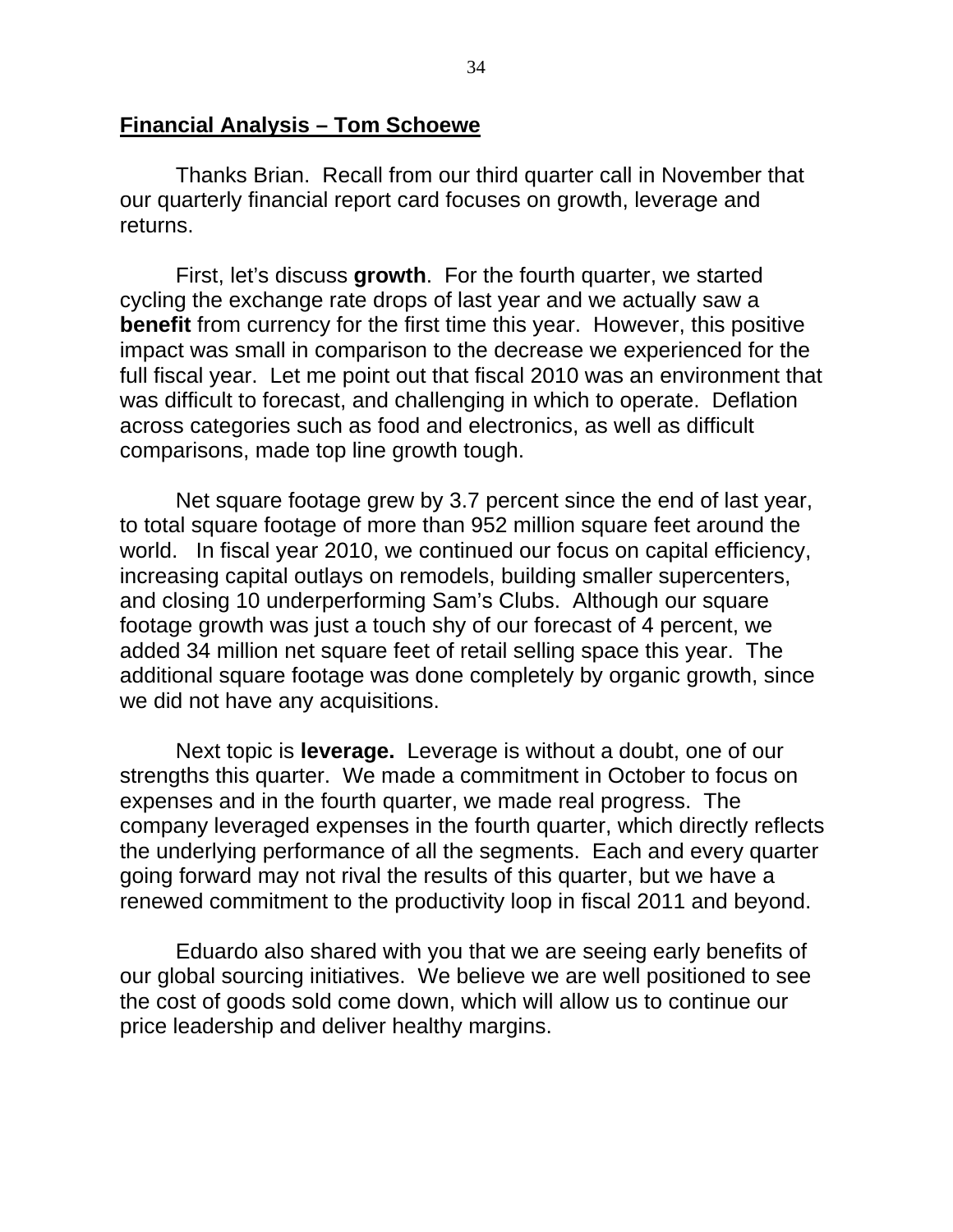Now, let's move on to the final part of our report card. One of our goals is to provide consistency in pre-tax **returns** and strong free cash flow. Return on investment from continuing operations for the year ended January 31, 2010 was 19.3 percent. Let's pause the tape here, and go back to what I discussed in October. I think my words were something like this. … "When you're in the zone of delivering 19 percent pre-tax returns and we do that consistently -- we have a very compelling story. Again, a 19 percent return on invested capital is very, very attractive." I committed to you that we planned to keep our returns in the 19 percent zone, and I am proud to say we achieved this goal for this fiscal year. We actually went one step further than just achieving our goal, we managed to keep ROI flat from last year.

I'm also extremely proud of our free cash flow generation for the year. We ended the fiscal year with free cash flow of more than \$14 billion. An outstanding job in free cash flow!

Integral to the free cash flow was strong inventory management across our segments. To demonstrate just how strong this performance was, I'll ask you to guess when the corporation actually reported an inventory level that was lower than fiscal 2010? The answer … fiscal 2006. Since then, the corporation has grown by nearly \$100 billion in top line sales and operates today on basically the same inventory level. Inventory directly impacts free cash flow, ROI and it also allows our stores to continue to improve the customer experience they are delivering each and every day.

Our focus on growth, leverage, and returns is in its early phases, but you can see, these priorities are already starting to show results.

Now, let's move on to guidance. If you'll recall what Mike said earlier, our comparison to the first quarter last year is tough for our U.S. businesses and we still expect deflation in many categories and markets where we operate. However, we are expecting comparisons to get easier as the year progresses. Taking that into consideration, our guidance for earnings per share for the first quarter is \$0.81 to \$0.85 and our guidance for the full year is \$3.90 to \$4.00 a share, both of which are in line with current First Call estimates. Earnings guidance assumes that we will see currency exchange rates basically at the same levels we see today.